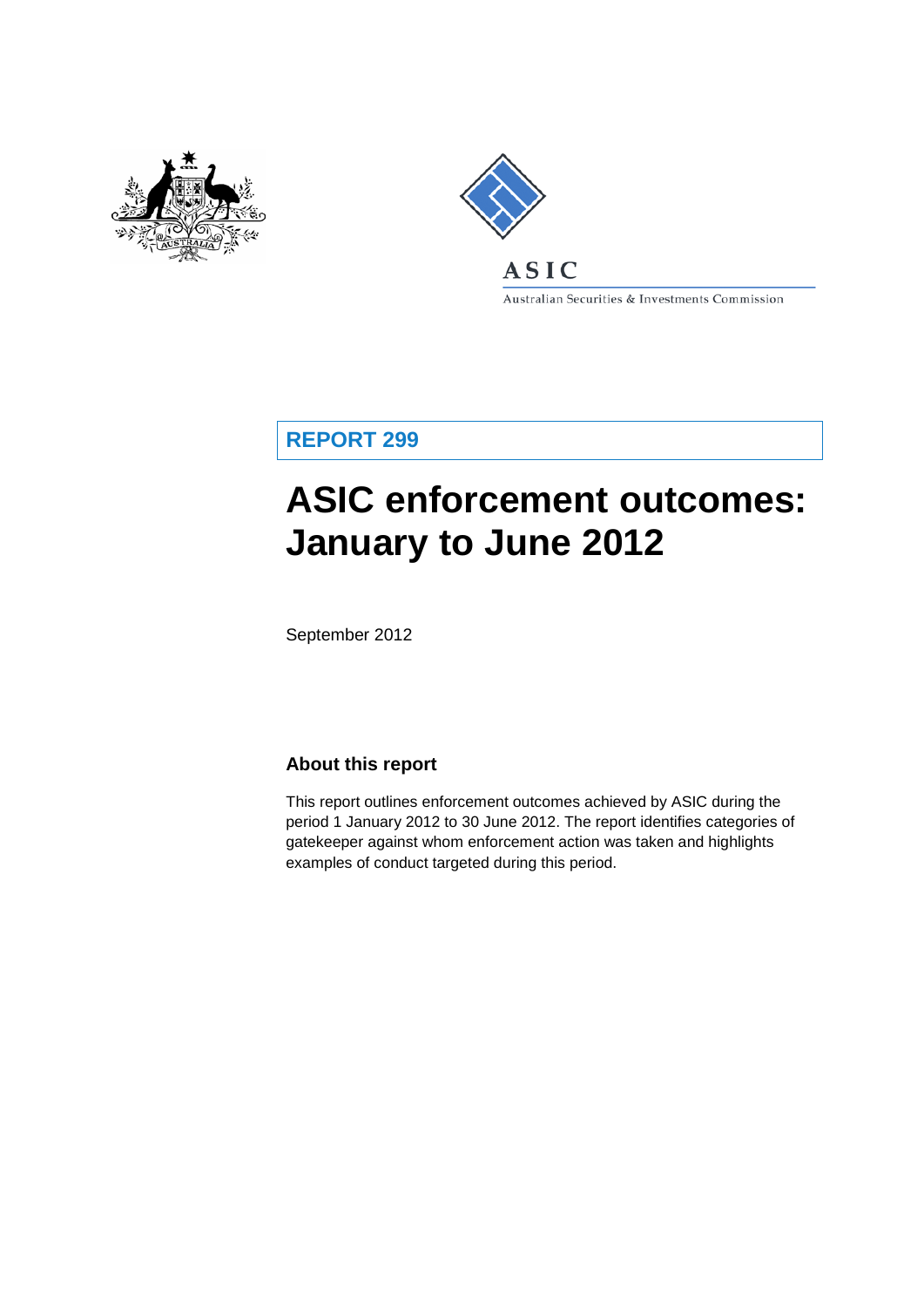#### **About ASIC regulatory documents**

In administering legislation ASIC issues the following types of regulatory documents.

**Consultation papers**: seek feedback from stakeholders on matters ASIC is considering, such as proposed relief or proposed regulatory guidance.

**Regulatory guides**: give guidance to regulated entities by:

- explaining when and how ASIC will exercise specific powers under legislation;
- explaining how ASIC interprets the law;
- describing the principles underlying ASIC's approach;
- giving practical guidance (e.g. describing the steps of a process such as applying for a licence)

**Information sheets**: provide concise guidance on a specific process or compliance issue or an overview of detailed guidance.

**Reports**: describe ASIC compliance or relief activity or the results of a research project.

#### **Previous reports on ASIC's enforcement outcomes**

| <b>Report number</b> | <b>Report date</b> |
|----------------------|--------------------|
| REP 281              | March 2012         |

#### **Disclaimer**

This report does not constitute legal advice. We encourage you to seek your own professional advice to find out how the Corporations Act and other applicable laws apply to you, as it is your responsibility to determine your obligations.

Examples in this report are purely for illustration; they are not exhaustive and are not intended to impose or imply particular rules or requirements.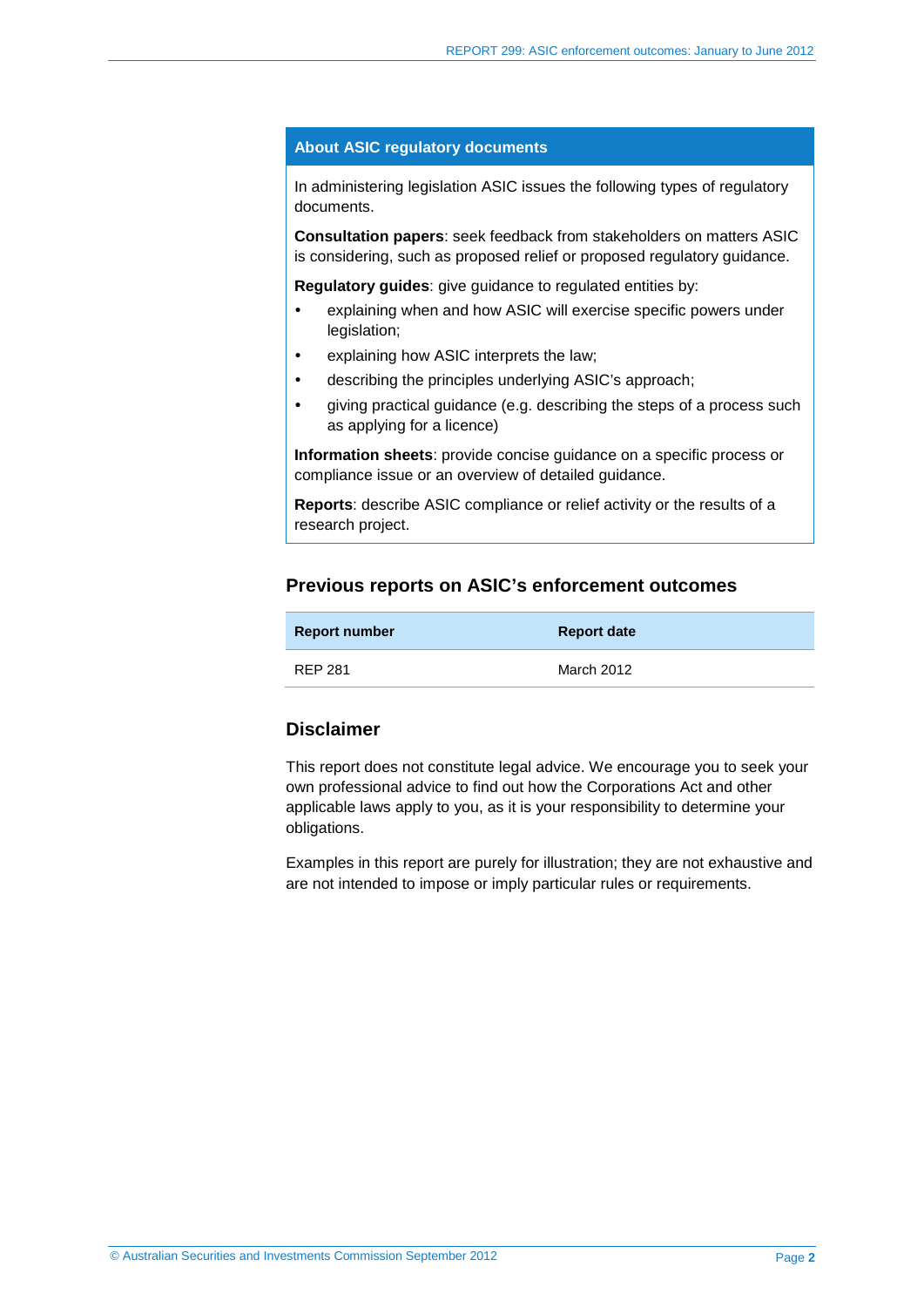# **Contents**

| A | Confident and informed consumers and financial investors 8 |     |
|---|------------------------------------------------------------|-----|
| в |                                                            |     |
| C |                                                            |     |
|   |                                                            |     |
|   |                                                            | .30 |
|   |                                                            | .34 |
|   |                                                            |     |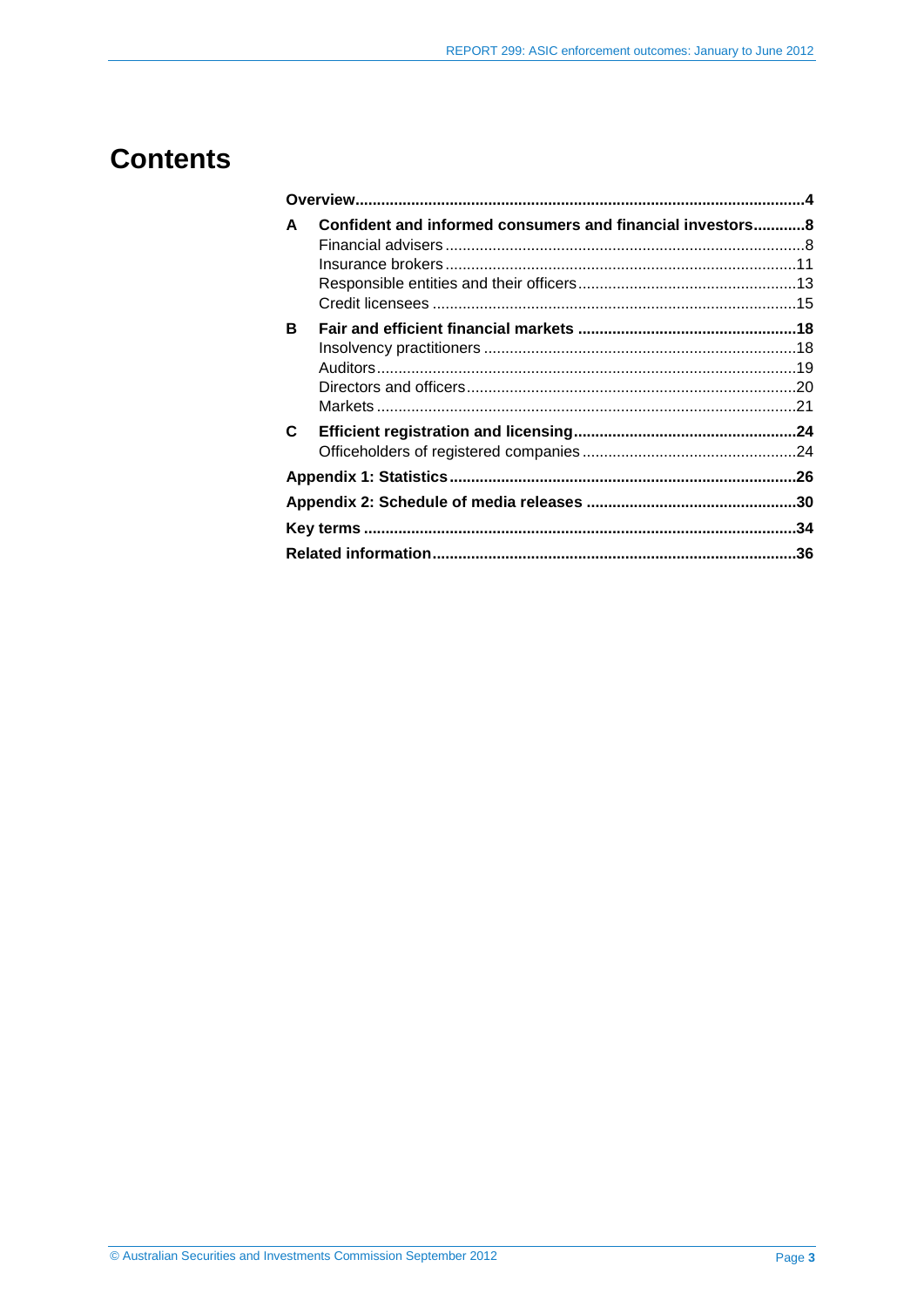## <span id="page-3-0"></span>**Overview**

## **Our enforcement powers**

- 1 ASIC's agenda is based on three strategic priorities, around which we organise our business:
	- (a) confident and informed investors;
	- (b) fair and efficient markets; and
	- (c) efficient registration and licensing.
- 2 The key regulatory tools we use to achieve these priorities are:
	- (a) engagement with industry and stakeholders;
	- (b) surveillance;
	- (c) guidance;
	- (d) education;
	- (e) policy advice; and
	- (f) enforcement action.
- 3 This report focuses on one of these tools—enforcement action—which is used by us to deter misconduct.
- 4 As part of ASIC's commitment to improving the transparency of its enforcement approach and increasing public understanding of how and why we take enforcement action, ASIC has released a number of publications explaining our approach to enforcement.<sup>[1](#page-0-0)</sup>
- 5 This report is the second of ASIC's six-monthly enforcement reports. The first report is available at [www.asic.gov.au/reports.](http://www.asic.gov.au/reports/)

## **The role of gatekeepers**

-

6 Gatekeepers perform an important role in the Australian financial system. Their work contributes to the confidence investors have in the financial system. Broadly, the term 'gatekeepers' includes advisers, auditors, directors, liquidators, custodians, product manufacturers and distributors, market operators and brokers.

<span id="page-3-1"></span><sup>&</sup>lt;sup>1</sup> See Information Sheet 151 *ASIC's approach to enforcement* (INFO 151), Information Sheet 152 *Public comment* (INFO 152) and Regulatory Guide 100 *Enforceable undertakings* (RG 100).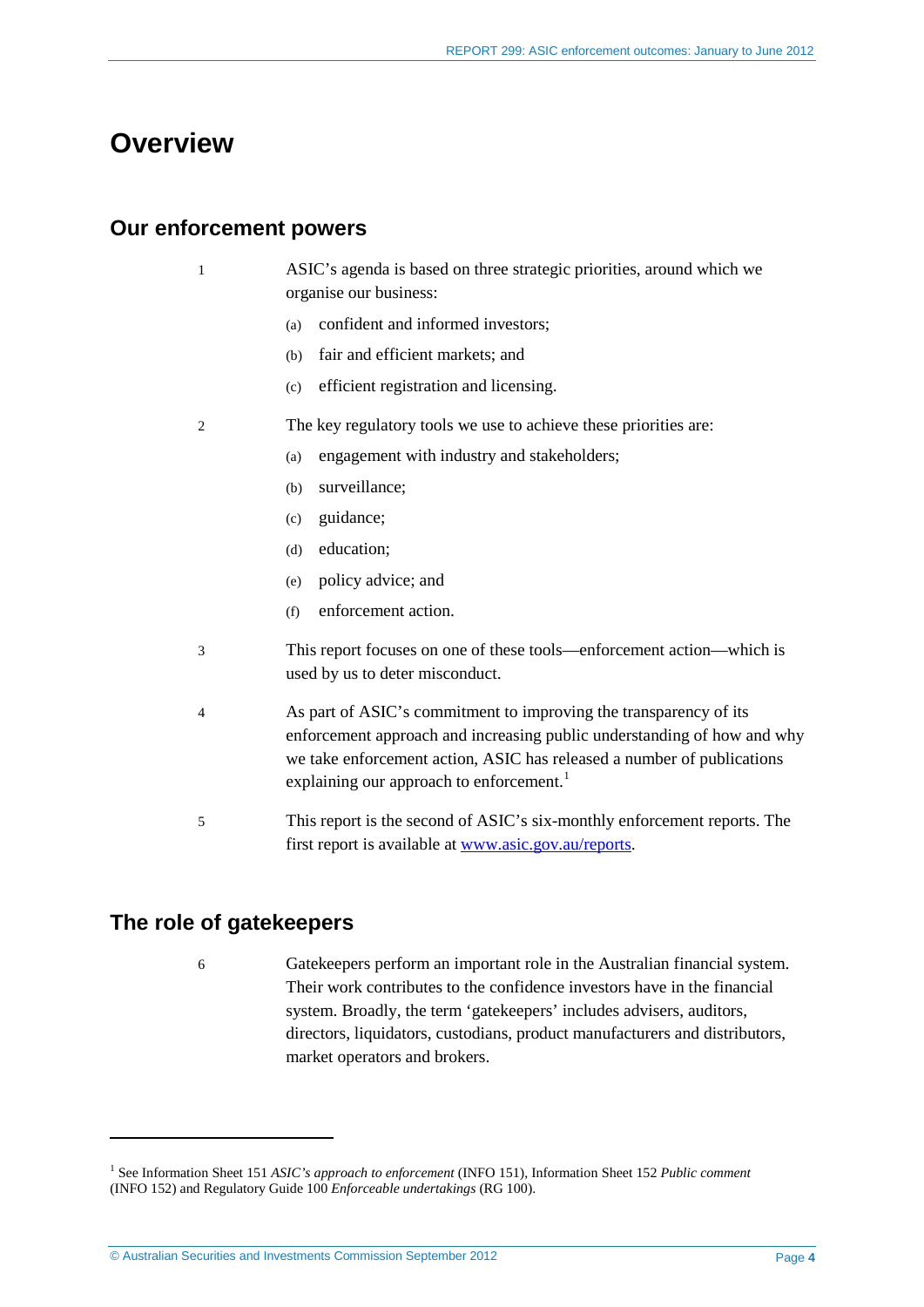- 7 Functions undertaken by gatekeepers include:
	- (a) verification, certification, approval and recommendation of products and services offered to investors;
	- (b) monitoring of compliance by entities and their management through their privileged access to information; and
	- (c) performance of a private supervisory role through the detection and deterrence of misconduct.
- 8 By properly performing these functions, gatekeepers encourage sound investment practices, detect and prevent market failures, and promote market integrity.
- 9 Enforcement action against gatekeepers is consistent with community expectations that gatekeepers will act with honesty, diligence, competence and independence in the performance of these functions. The essential content of these principles is neither complicated nor technical: see paragraphs [10–](#page-4-0)[14.](#page-5-0) Failing to live up to these expectations can have significant ramifications—including permanent banning from providing financial services or imprisonment.

#### **Honesty**

<span id="page-4-0"></span>10 Put simply, in the context of financial markets, honesty means: do not lie or mislead, do not steal others' money, do not knowingly abuse your position or exploit the trust of the investing public. Behaviours identified by ASIC during the relevant period that breach this standard include knowingly issuing misleading statements, stealing from clients and falsifying documents, such as the case of Sydney-based financial adviser Susan Heathwood, who was permanently banned from providing financial services after she falsified more than 60 insurance policies in order to collect the resulting commissions: see Example 1.

#### **Diligence**

11 Participants in financial markets must exercise their duties with appropriate care and attentiveness. This means that advice, decisions or actions must be properly considered and appropriate in the circumstances. This standard was absent from the conduct of Michael Grochowski of Victoria, director of Sovereign MF Limited, whose lack of diligence in running a managed investment scheme resulted in a four-year ban from providing financial services: see Example 12.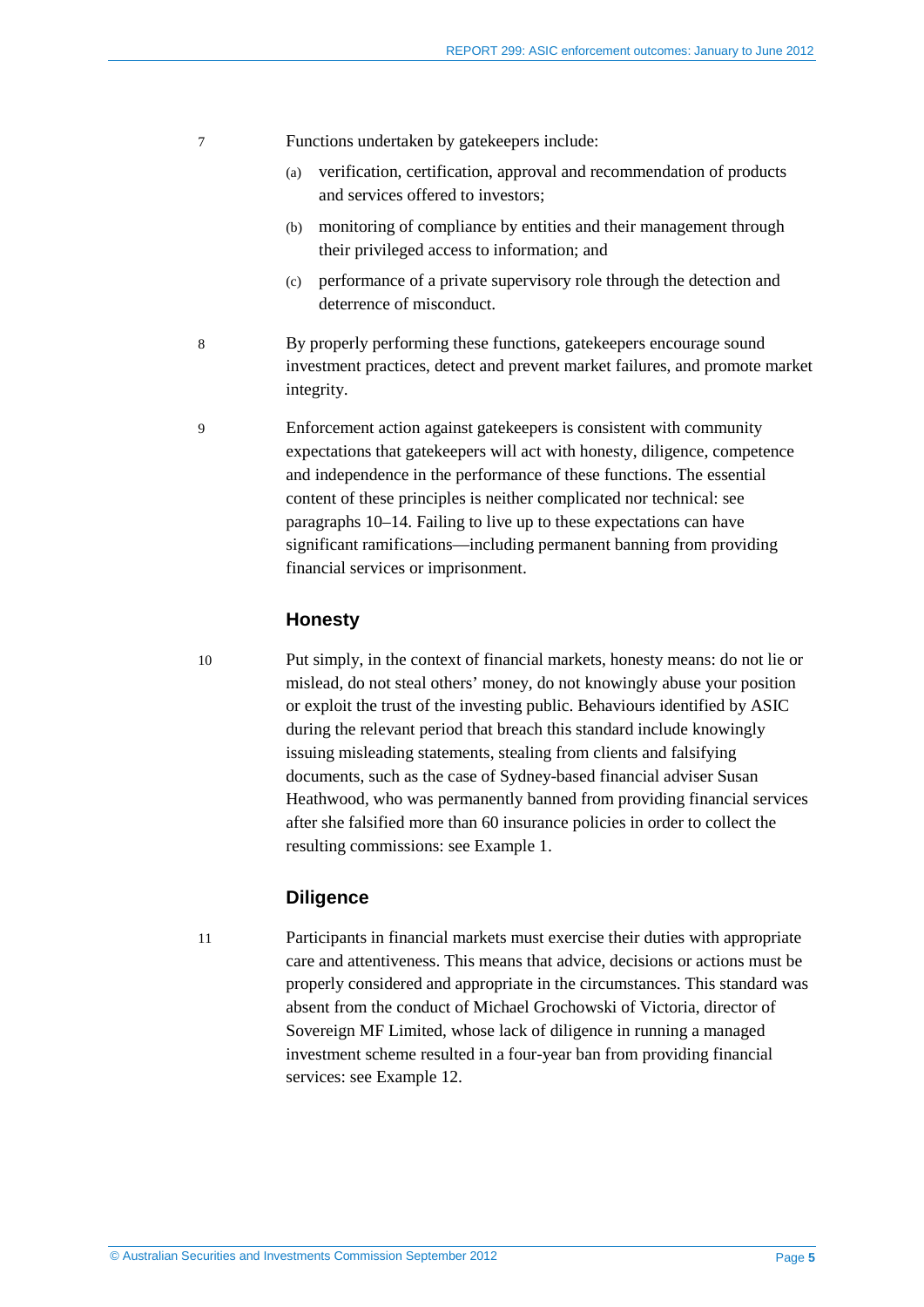#### **Competence**

12 All Australian financial services (AFS) and credit licensees must meet legislative and regulatory requirements for training, licensing, registration and conduct. Licensees are responsible for ensuring that they understand and comply with these requirements. An important part of ASIC's work in this area is removing unlicensed operators, such as Victor Manatakis of Victoria, whose payday lending business engaged in unlicensed credit activities: see Example 15.

#### **Independence**

- 13 AFS licensees and credit licensees must have adequate arrangements for managing conflicts of interest that may arise in relation to the provision of financial services or credit services by the licensee or its representatives. The conflicts management obligation generally involves controlling, avoiding and disclosing conflicts of interest.
- <span id="page-5-0"></span>14 Being seen to be independent is another key aspect of independence. Requirements in the *Corporations Act 2001* (Corporations Act) for the rotation of auditors help to uphold this principle, as in the case of Graham Abbott, who breached his obligations by playing a significant role in audits of a number of listed companies over successive financial years: see Example 19.

## **Purpose and scope of this report**

- 15 The *Australian Securities and Investments Commission Act 2001* (ASIC Act) directs ASIC to 'take whatever action it can take, and is necessary, in order to enforce and give effect to the laws of the Commonwealth that confer functions and powers on it'.
- 16 This report summarises key enforcement outcomes achieved by ASIC from 1 January 2012 to 30 June 2012 under our legislative mandate.
- 17 The examples in this report highlight the kinds of behaviours we believe breach the core principles of honesty, diligence, competence and independence, as outlined above. In the case of directors in particular, they relate to a wide range of matters, from serious non-compliance with directors' duties to minor regulatory breaches, such as record-keeping type offences.
- 18 The report is organised according to ASIC's strategic priorities:
	- (a) confident and informed investors (see Section [A\)](#page-7-0);
	- (b) fair and efficient markets (see Section [B\)](#page-17-0); and
	- (c) efficient registration and licensing (see Section [C\)](#page-23-0).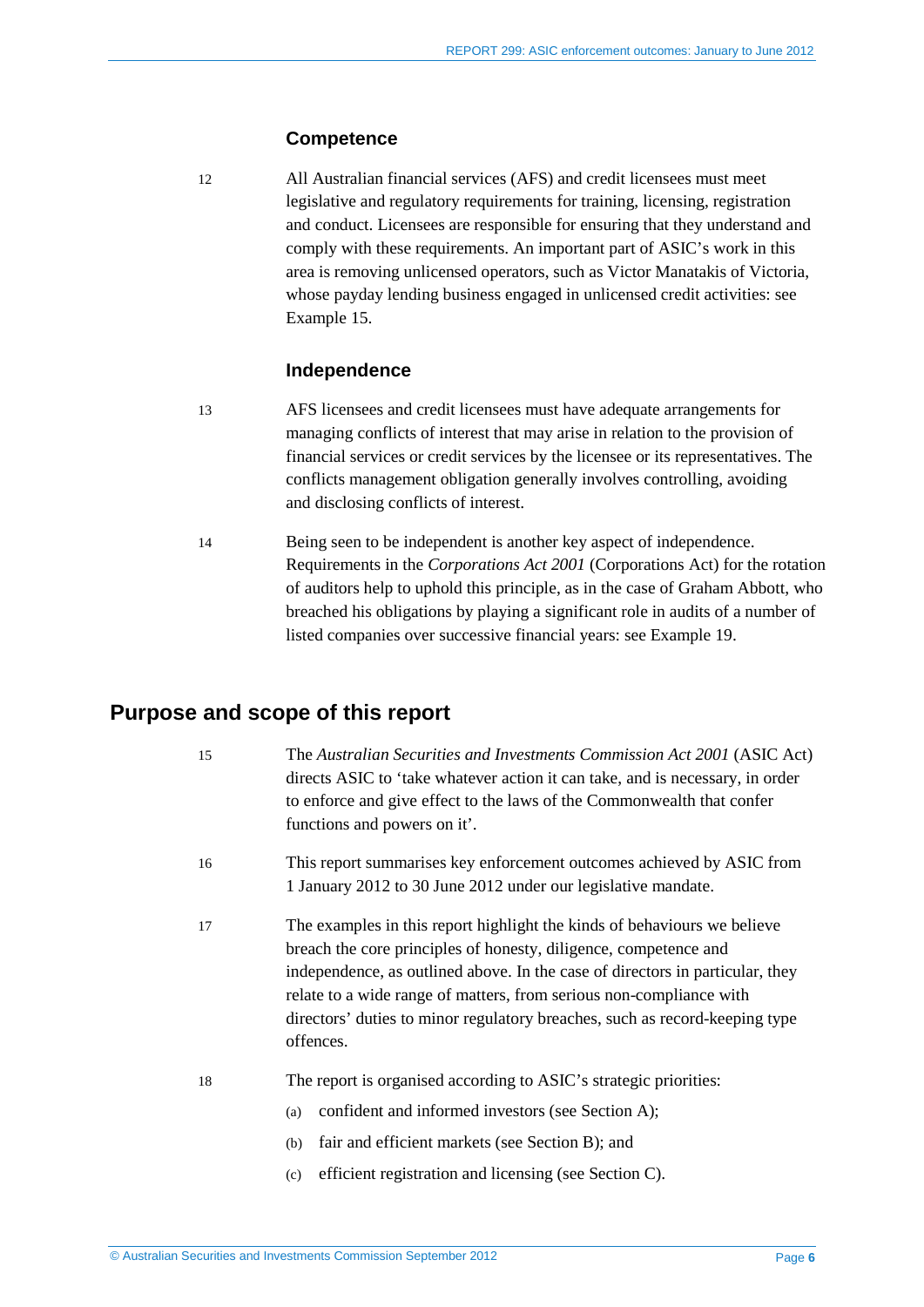- 19 Appendix 1 of the report provides statistics about our enforcement outcomes and an explanation of the methodology for compiling this data. Appendix 2 provides a schedule of media releases that correspond to the enforcement outcomes in this report.
- 20 The total number of enforcement outcomes in this report is comparable to that reported in the previous period, while the number of pending outcomes is higher.<sup>[2](#page-3-1)</sup> However, comparisons between the two reports have some limitations. This is because no two enforcement actions are the same. For example, there may be differences in the number of respondents or defendants or the level of cooperation shown by them, the complexity or seriousness of the allegations, the availability of evidence, the number of charges brought, the time taken to bring the proceeding to trial, or the length of the hearing period. In addition, this report does not include a range of less formal processes we undertake to enforce the law: see paragraph [60.](#page-28-0)

<u>.</u>

<span id="page-6-0"></span><sup>2</sup> See Report 281 *ASIC enforcement outcomes: July to December 2011* (REP 281).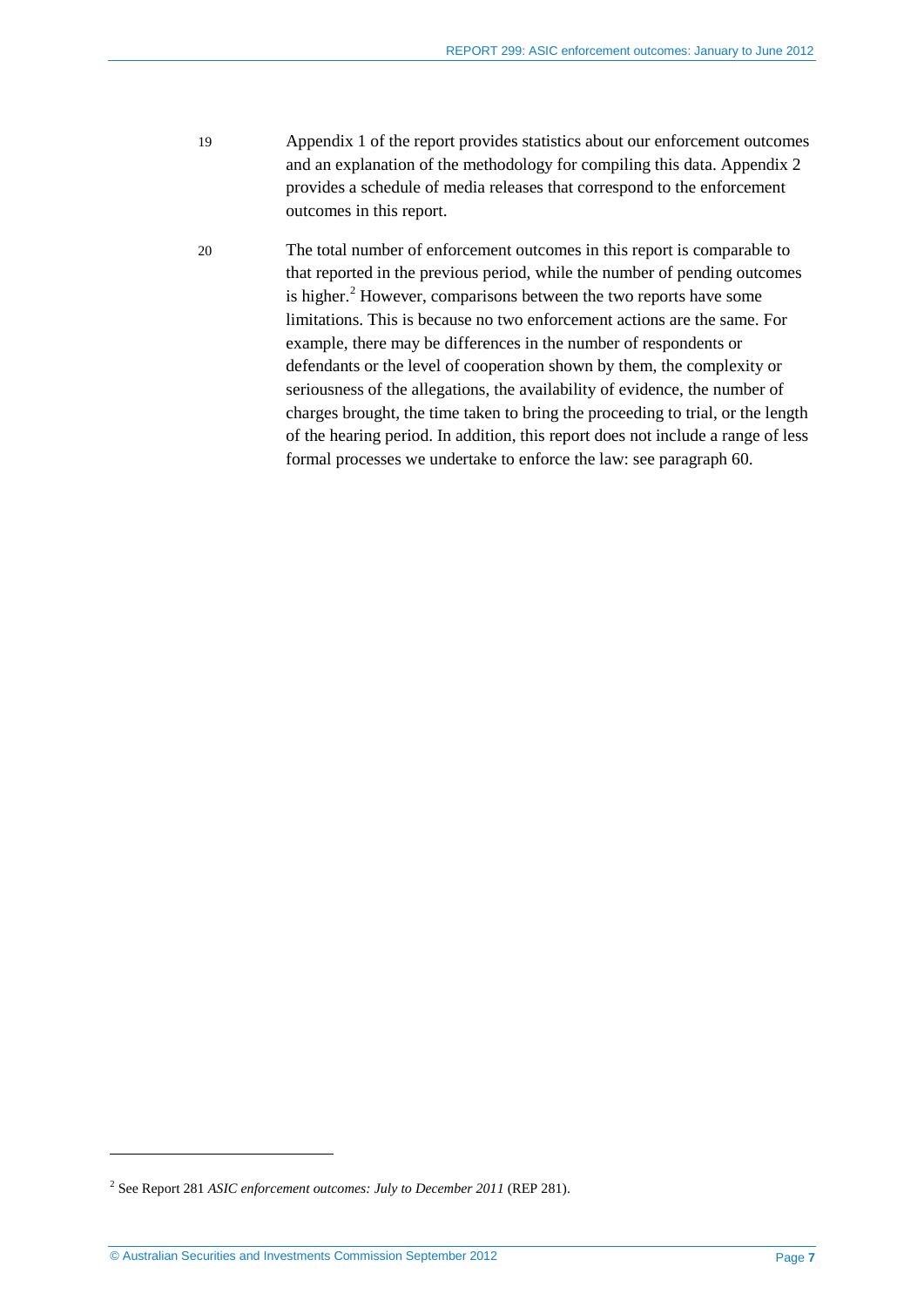## <span id="page-7-0"></span>**A Confident and informed consumers and financial investors**

#### **Key points**

This section highlights enforcement outcomes against providers of financial services or financial products who failed to perform their duties with sufficient honesty, diligence, competence or independence.

Each of the gatekeepers identified in this section has an important role in ensuring that investors and consumers remain confident and informed in their decisions.

## <span id="page-7-1"></span>**Financial advisers**

#### **Honesty**

- 21 Financial advisers exert a significant degree of control over their clients' money. Clients place a high level of trust in financial advisers to exercise this control appropriately. Dishonest conduct involving clients is regarded by us as extremely serious and may result in suspension or banning, as well as a criminal conviction.
- 22 Misappropriations of client funds, fraud or theft are among the most serious of dishonesty offences, and will incur the most severe consequences. For example, in New South Wales, the offence of fraud carries a maximum penalty of 10 years jail.

#### **Example 1: Falsifying documents**

Sydney-based financial adviser Susan Heathwood pleaded guilty in June 2012 to two counts of dishonest conduct after she falsified more than 60 insurance policies in order to collect more than \$380,000 in commissions. In February 2012, ASIC permanently banned Ms Heathwood from providing financial services.

At the time of the conduct, Ms Heathwood was an authorised representative of GuardianFP and an employee of Jalee Consulting Group Pty Ltd. The information she falsified related to personal information about applicants who had never asked for insurance to be arranged on their behalf.

The criminal case has been adjourned for sentencing. The first offence carries a maximum penalty of five years imprisonment or a \$22,000 fine, or both. The second offence carries 10 years imprisonment or a \$450,000 fine, or both.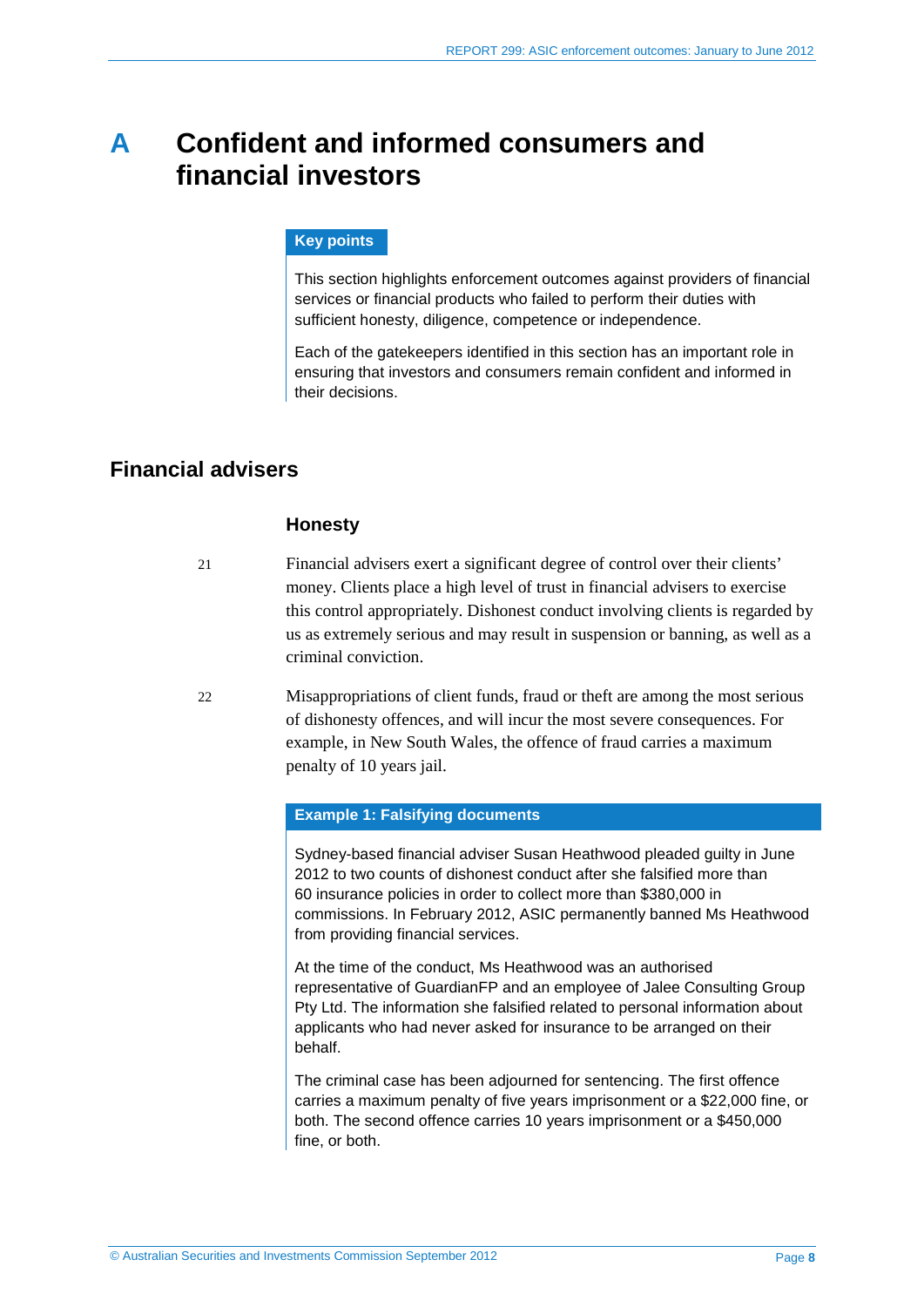#### **Example 2: Stealing from clients**

James Patrick Hobson, a former senior financial adviser employed by Binma Pty Ltd, which operates the North Sydney firm Noall & Co, was convicted and sentenced in the Sydney District Court following an ASIC investigation.

The court found that between March 2008 and August 2008, Mr Hobson misappropriated \$307,000 and attempted to misappropriate \$120,000 of client funds while working for Noall & Co. In each instance, the funds were provided to him after the provision of advice to invest in international shares via a product called 'Skandia'. It was alleged that Mr Hobson did not invest these funds on behalf of his clients but instead used the money to fund a gambling addiction.

Mr Hobson was sentenced on four counts to two years imprisonment (suspended on the offender entering into a two-year good behaviour bond), and entered into a five-year good behaviour bond on a fifth count.

Mr Hobson has been banned permanently from providing financial services as a result of his conviction.

### **Diligence**

23 Financial advisers must have a reasonable basis for advice given. This requires advisers to properly consider the particular circumstances of their clients. This is not only good practice, but is their legal duty under the Corporations Act. The Corporations Act also requires advisers to give their clients certain information and documentation as part of the advice-giving process.

#### **Example 3: Inappropriate advice**

In March 2012, the Administrative Appeals Tribunal (AAT) affirmed ASIC's decision to ban Don Nguyen from providing financial services for seven years, after an ASIC delegate earlier found he had failed to comply with financial services laws.

In March 2011, we banned Mr Nguyen after an investigation identified breaches including:

- failing to have a reasonable basis for advice given;
- failing to provide Statements of Advice (SOAs) or Product Disclosure Statements;
- failing to provide additional information when recommending the replacement of one financial product with another;
- making statements that were false or misleading in a material particular; and
- inducing clients to deal in financial products by making statements or forecasts that were misleading, false or deceptive.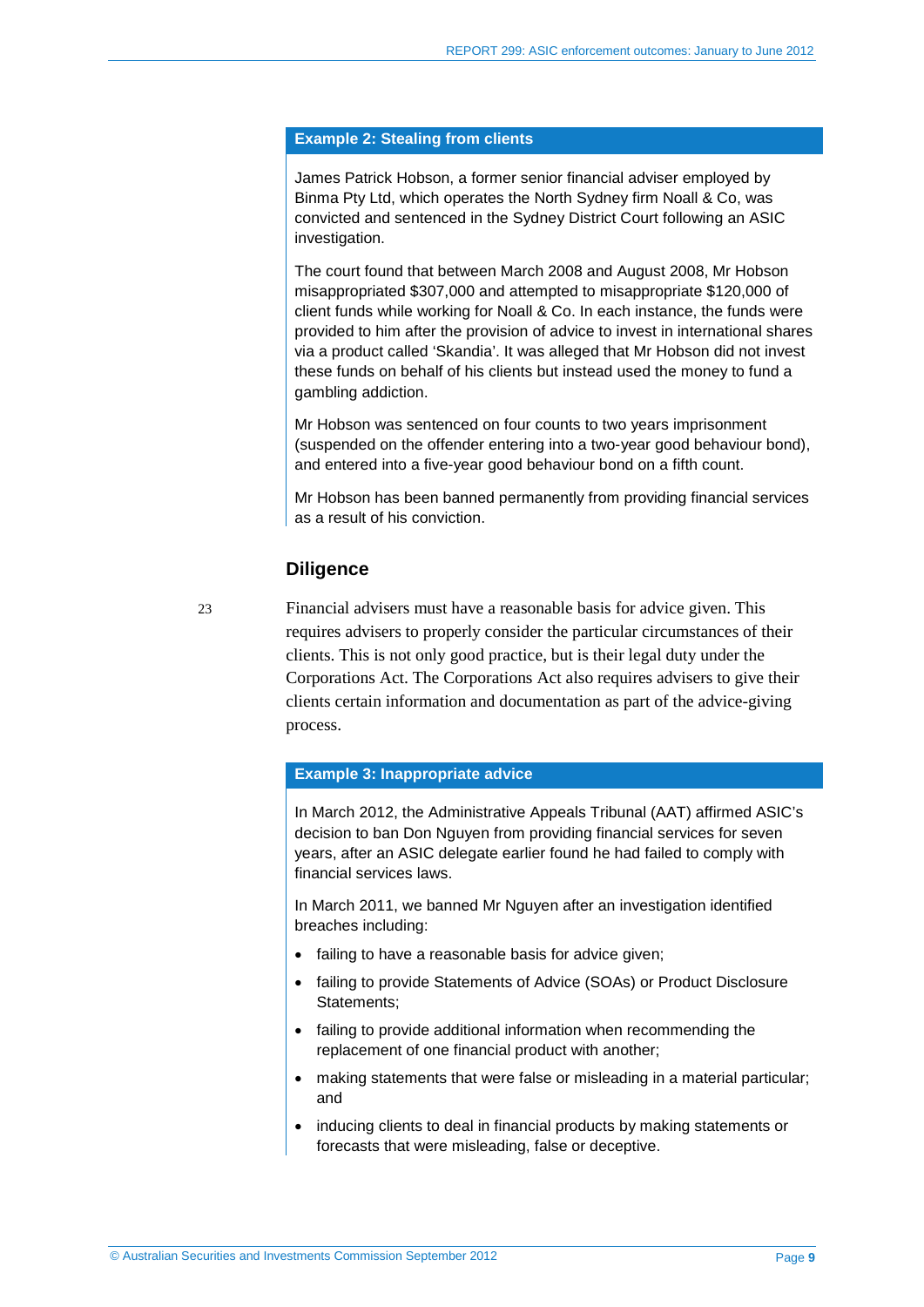The AAT found that a seven-year banning was appropriate for the protection of the public and for maintaining public confidence in the financial services profession.

24 The law requires that specific documentation must be completed and information given to financial consumers when advice is sought from or given by a financial adviser. Licensees must have systems in place and resources committed to their supervision to ensure these obligations are met, so that consumers can be confident when dealing with advisers.

#### **Example 4: Failure to meet obligations**

ASIC has accepted an enforceable undertaking from former Commonwealth Financial Planning Limited (CFPL) employee, Simon Langdon, after he failed to meet his obligations as a financial adviser.

Between 7 April 2008 and 23 June 2010, Mr Langdon was found to have:

- failed to complete Financial Needs Analysis documentation;
- allowed clients to sign blank Financial Needs Analysis documentation;
- failed to make reasonable inquiries in relation to the personal circumstances of clients before implementing advice;
- failed to provide clients with SOAs;
- failed to provide SOAs within a reasonable time period; and
- failed to disclose fees in an SOA provided to a client.

Under the enforceable undertaking, Mr Langdon has agreed not to provide financial services in any capacity for a minimum of two years. He has also undertaken to complete appropriate professional education requirements and must adhere to strict supervision requirements for 12 months should he decide to re-enter the financial services industry.

#### **Competence**

25 Individuals and businesses must not engage in financial services without holding an AFS licence, acting as an employee or representative of an AFS licensee or being exempt from the AFS licence requirement.

26 AFS licensees are responsible for ensuring that they continue to meet the obligations and standards required by their licence. Where necessary, additional conditions may be added to a licensee's existing obligations to address concerns about the licensee's conduct.

#### **Example 5: Additional AFS licence conditions**

Following an investigation, ASIC reached an agreement with Saxo Bank A/S, the former provider of the trading platform for collapsed broker Sonray Capital Markets Pty Ltd (in liq), that additional requirements be included on its AFS licence.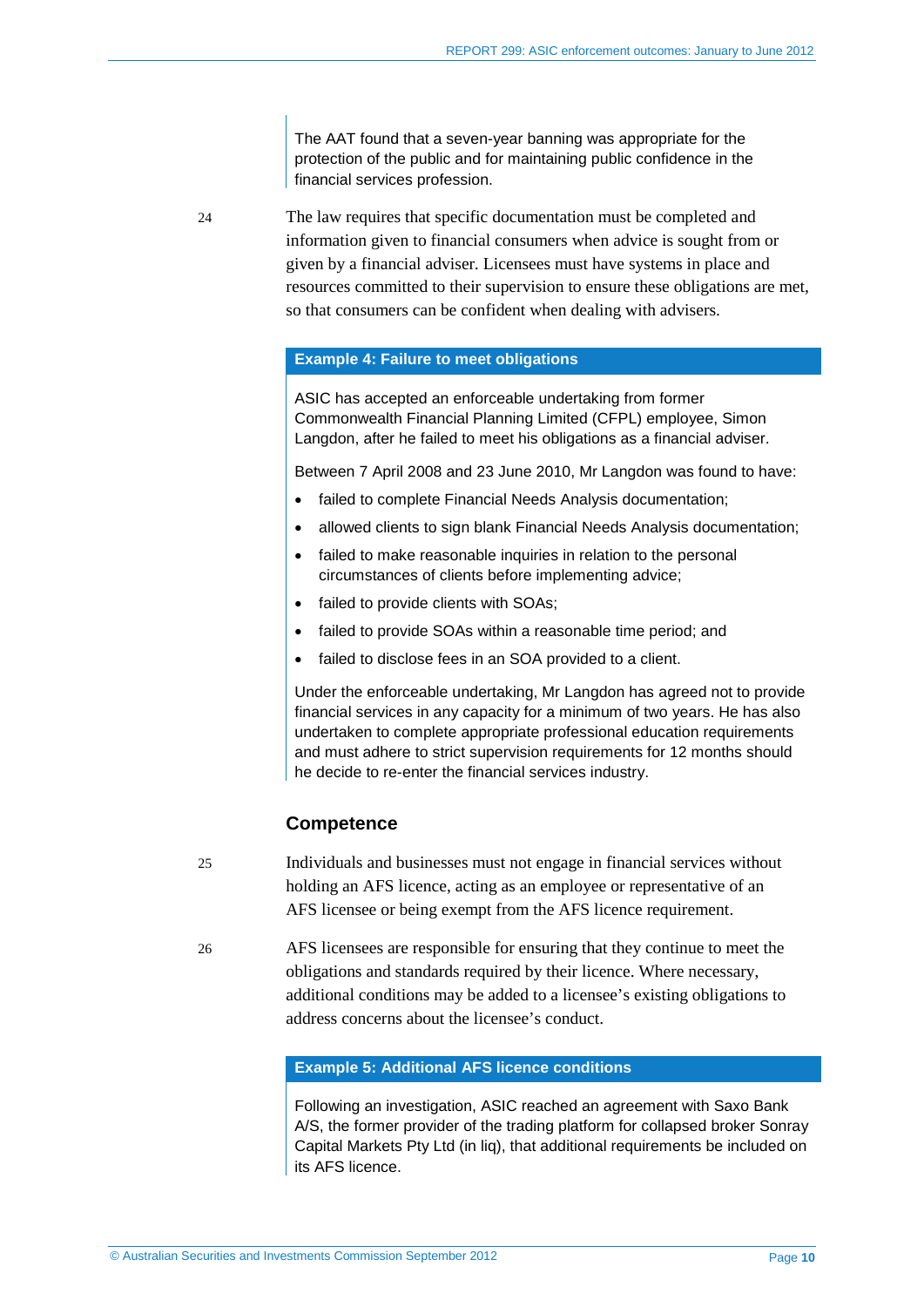The additional conditions, which apply to Saxo Capital Markets (Australia) Pty Ltd (SCMA), require SCMA to:

- engage an expert to review and report on the adequacy of SCMA's risk management systems;
- implement any recommendations made by the expert over six months;
- engage the expert for further reviews and reporting over an 18-month period following the initial expert report; and
- provide ASIC with independent verification of client money being held by SCMA every six months.

27 The activities of unlicensed financial advisers can result in the loss of hundreds of thousands of dollars to investors through investment fraud. Perpetrators of this kind of scam operate without an AFS licence and may use false addresses and phone numbers. Victims are frequently lured with promises of high returns and low risk. Often, this money cannot be recovered. This kind of behaviour breaches the competence requirements of the Corporations Act and is also dishonest.

#### **Example 6: Unlicensed activities**

ASIC obtained court orders against the operators of a Gold Coast-based unlicensed financial services business, preventing it from carrying on its activities. Our investigation so far has found the investment scam has resulted in 37 investors losing approximately \$680,000.

The Supreme Court of Queensland made declarations against West Trade Group Pty Ltd, West Trade Cars Pty Ltd, West Two Pty Ltd and its directors Tiffany Lea O'Donnell, Russell John Lewis and John Steven Pitcher, finding the companies had carried on an unlicensed financial services business.

We alleged that these companies used cold calling and a website to induce investors to deposit funds into a number of bank accounts with the promise that funds would be used to buy shares on behalf of investors and generate profits well above market returns. We believe it is unlikely the investors' funds will be recovered.

### <span id="page-10-0"></span>**Insurance brokers**

28 Consumers look to insurance brokers, like other financial services businesses, for help in securing products with which they may be unfamiliar. In doing so, they place significant trust in these professionals. Consumers should have confidence that these gatekeepers are fully complying with their legal obligations when dealing with their money.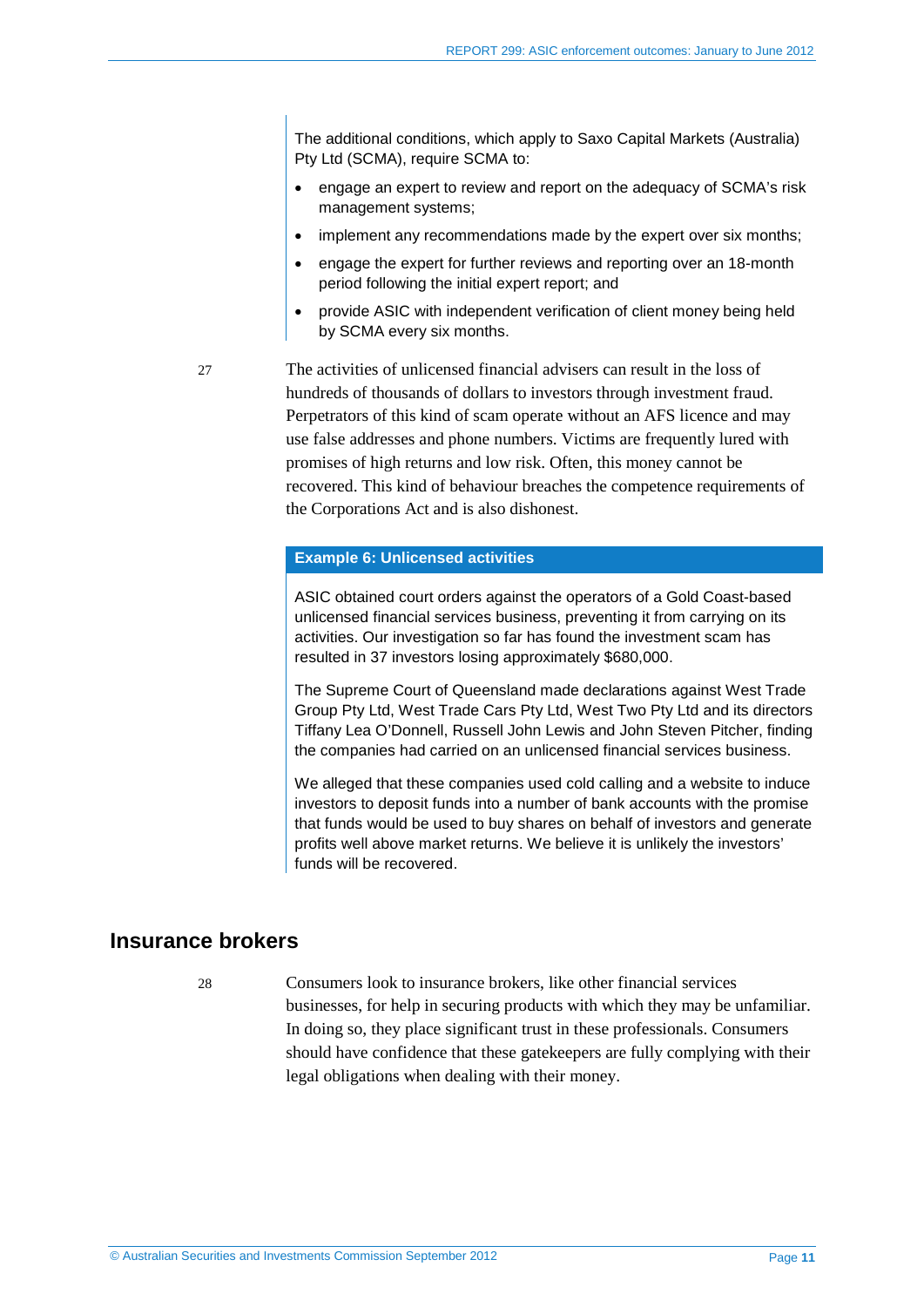#### **Honesty**

29 It is important that insurance brokers act with honesty and integrity. Having no insurance cover or inadequate insurance cover can have a devastating impact on consumers or small businesses if something goes wrong.

#### **Example 7: Dishonest and deceptive conduct by insurance broker**

ASIC has permanently banned former insurance broker Alan Charstone of Croydon South, Victoria, from providing financial services. Between August 2009 and July 2010, Mr Charstone was an authorised representative of Insurance Advisernet Australia Pty Ltd.

Our investigation found that Mr Charstone engaged in dishonest and deceptive conduct between August 2009 and July 2010 in relation to business and personal insurance. Specifically, Mr Charstone failed to place adequate insurance cover for clients and misappropriated client funds.

We banned Mr Charstone after finding that he had not complied with financial services laws and that there was reason to believe he would not comply with financial services law in the future.

30 A careful approach should always be taken when advertising financial products and services to consumers. Comparisons of the benefits offered by different products on the market should be accurate and balanced and have a reasonable basis. Any qualifications should be given sufficient prominence to effectively convey key information.

#### **Example 8: Misleading advertising involving product comparisons**

Avant Insurance Limited (Avant) has changed the advertising for its Avant Practitioner Indemnity Insurance Policy, in response to ASIC concerns they were potentially misleading.

The ads, which were in the form of a letter sent to policy holders of competing products, included a table comparing the cover provided by Avant's policy against that of four other competitors. ASIC was concerned the table created the impression that Avant's policy provided more cover than its competitors in some areas and provided unqualified cover in some areas, when this was not necessarily the case.

Avant has agreed to:

- make clear to consumers that cover is subject to applicable terms, conditions and exclusions of the policy where key statements are made about policy features;
- place disclaimers in close proximity to any key statements about the features of the policy;
- stop the use of comparisons that may not accurately represent the scope of cover provided by Avant and its competitors; and
- update its internal marketing guidelines.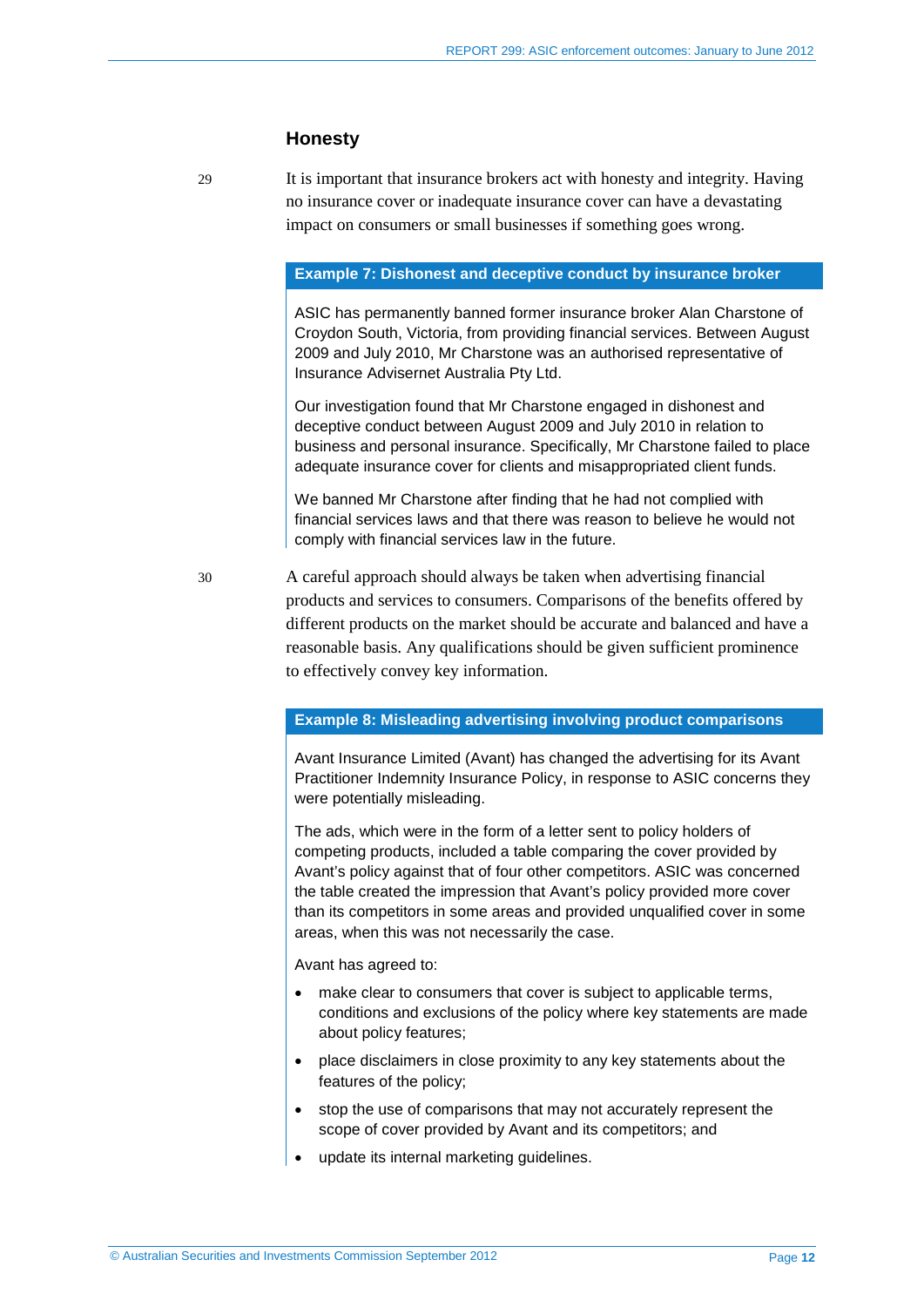#### **Competence**

31 Licensees have a responsibility to properly monitor their compliance with their licence conditions and to notify ASIC if they are unable to meet or have breached these conditions. Licensees that fail to comply with these requirements may have their licence suspended.

#### **Example 9: Breach of AFS licence conditions**

ASIC has suspended the AFS licence of Menai-based insurance broker, Southpoint Insurance Brokers Pty Ltd, for seven months.

The company's licence was suspended after ASIC surveillance revealed that it breached its AFS licence conditions by failing to:

- maintain sufficient base level financial requirements to pay all debts as and when they become due;
- hold at least \$50,000 in surplus liquid funds when holding client money or property over \$100,000;
- operate the trust account in accordance with financial services laws; and
- lodge financial statements and auditors' reports by the due date.

### <span id="page-12-0"></span>**Responsible entities and their officers**

#### **Honesty**

32 People that operate managed investment schemes should frankly disclose the nature and prospects of the scheme to prospective clients. Scheme operators risk criminal prosecution and imprisonment if they make false statements to investors or fail to act honestly as gatekeepers.

#### **Example 10: Fraudulent investment scheme**

Brian Wood and Jimmy Truong pleaded guilty in the Downing Centre Local Court in Sydney to criminal offences relating to the operating of a Ponzi scheme called Integrity Plus Fund.

Mr Wood pleaded guilty to a total of 10 charges, including six counts of making false statements to investors and four counts of fraudulently misappropriating investors' funds. Mr Truong pleaded guilty to four charges of making false statements to investors.

Both men falsely stated to investors that their investments would earn returns of 4% per month and that the capital amounts of their investments were guaranteed.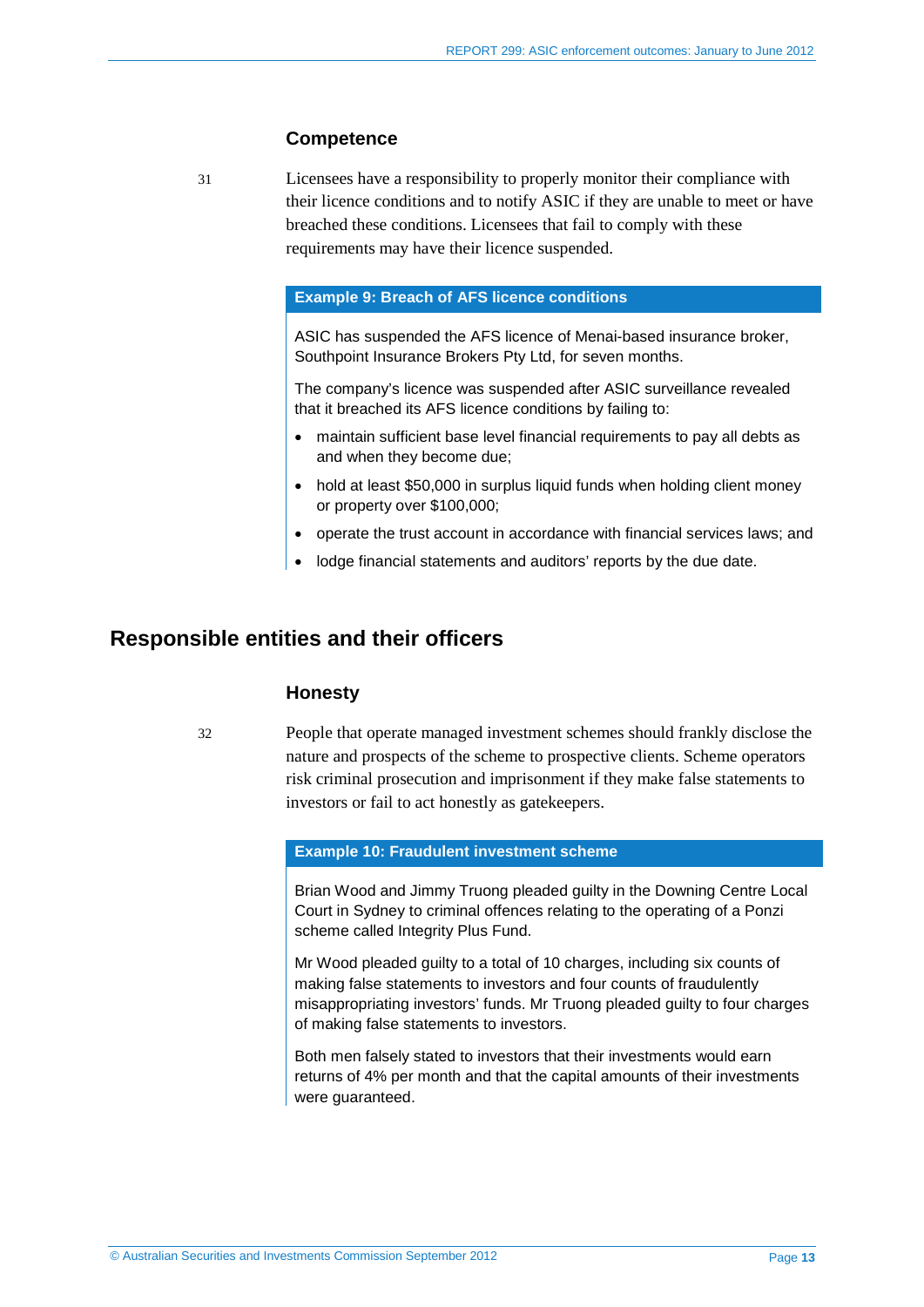#### **Competence**

33 The licensing system allows us to monitor providers of collective investments to ensure they act within the law. New managed investment schemes must be registered with ASIC before they can operate. To register a scheme, the proposed responsible entity must be a registered Australian public company and hold an AFS licence authorising it to operate a managed investment scheme.

#### **Example 11: Unregistered managed investment scheme**

ASIC obtained orders in the Supreme Court of New South Wales to wind up an unregistered managed investment scheme, known as Master Fund, operated by Secured Bond Ltd. In proceedings on 28 May 2012, the Supreme Court of New South Wales also made final orders appointing a liquidator of the scheme.

We believe that Master Fund operated from October 2004 until December 2008, when we obtained orders restraining the operation of Master Fund. Approximately 40 investors who invested around \$3.6 million were involved in Master Fund. We are also taking civil penalty action in the NSW Supreme Court against the operators of Master Fund and 13 other schemes.

We have been assisted in this matter by the US Commodities Futures Trading Commission, the NZ Financial Markets Authority and the Securities and Futures Commission of Hong Kong.

#### **Diligence**

<u>.</u>

34 Establishing and maintaining compliance plan measures that ensure the responsible entity meets financial services laws are a condition of its AFS licence. Inadequate compliance plans are commonly associated with poor risk management practices, deficient disclosure to investors and noncompliance with financial requirements.

#### **Example 12: Failure to act diligently**

ASIC banned Michael Grochowski of Hampton, Victoria, from providing financial services for four years as a result of his conduct as director and officer of Sovereign MF Limited (Sovereign).<sup>[3](#page-6-0)</sup>

Mr Grochowski was banned after an ASIC investigation found he did not comply with financial services laws by failing to:

• ensure all assets of the Sovereign Aged Care Property Fund (SACPF) were properly identified and registered as assets of SACPF;

<span id="page-13-0"></span><sup>&</sup>lt;sup>3</sup> Sovereign holds an AFS licence that authorises it to operate registered managed investment schemes. Sovereign is addressing issues stemming from the conduct in question. We are not pursuing any action against Sovereign or its current directors in relation to these issues.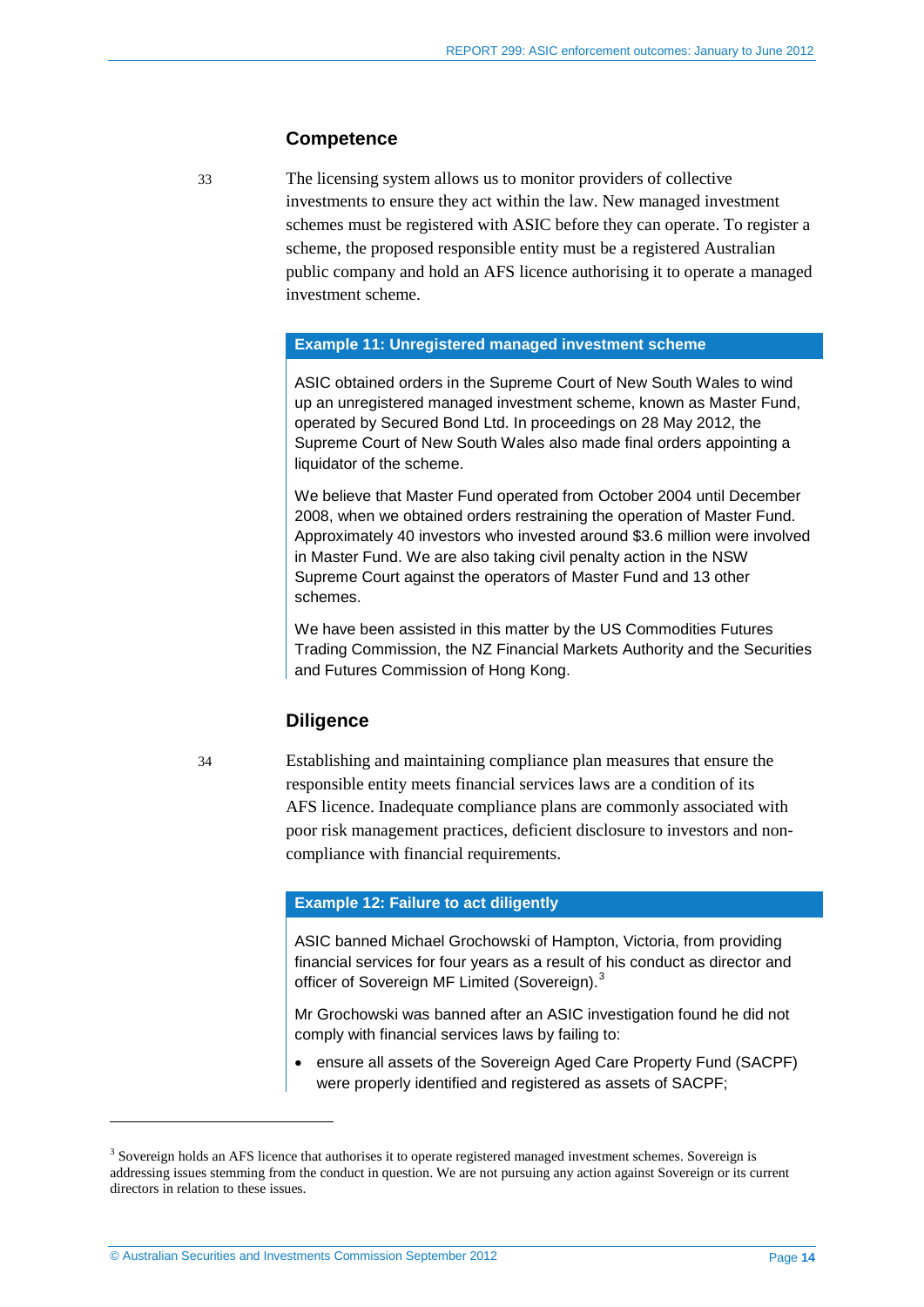- remedy defective disclosure documents for the SACPF;
- provide members of SACPF with timely ongoing disclosure; and
- lodge annual financial reports for Sovereign and SACPF.

We found that Mr Grochowski failed to exercise the degree of care and diligence expected of a person in his position, responsible for operating a managed investment scheme. We also found that Mr Grochowski's conduct demonstrated a lack of understanding of the obligations imposed on AFS licensees.

## <span id="page-14-0"></span>**Credit licensees**

35 The national credit regime is intended to protect consumers and ensure ethical and professional standards in the finance industry. Credit providers must comply with the provisions of Sch 1 of the *National Consumer Credit Protection Act 2009* (National Credit Code) and their obligations as a credit licensee.

#### **Honesty**

36 Falsification of documents is a serious breach of a credit licensee's obligations. Creating false documents that are used or relied on by another person, forging a client's signature or providing false information in a credit licence application are all examples of serious misconduct.

#### **Example 13: False and misleading statements**

ASIC banned Ravind Prasad of Mill Park, Victoria, from engaging in credit activities for three years after he provided false and misleading statements in his credit licence application. Mr Prasad's company, Jazzrozz Pty Ltd, of which he is the sole director and responsible manager, also had its credit licence cancelled.

Mr Prasad failed to clearly identify that his broker accreditation had been terminated in October 2008 by both Choice Aggregation Services and the ANZ Bank. He also failed to clearly state that he had previously been disciplined by the Mortgage and Finance Association of Australia, of which he was a member, which required him to complete a mentoring program.

An ASIC investigation found that Mr Prasad's business failed to comply with general conduct requirements to be a member of an external dispute resolution (EDR) scheme and to lodge an annual compliance certificate by the due date. We found that Mr Prasad's lack of skill and knowledge in complying with legal and regulatory obligations highlighted his inability to carry out the responsibilities associated with the role of director of a credit licensee.

37 Advertisements should give balanced information to ensure the overall effect creates realistic expectations about a product or service. Importantly, awards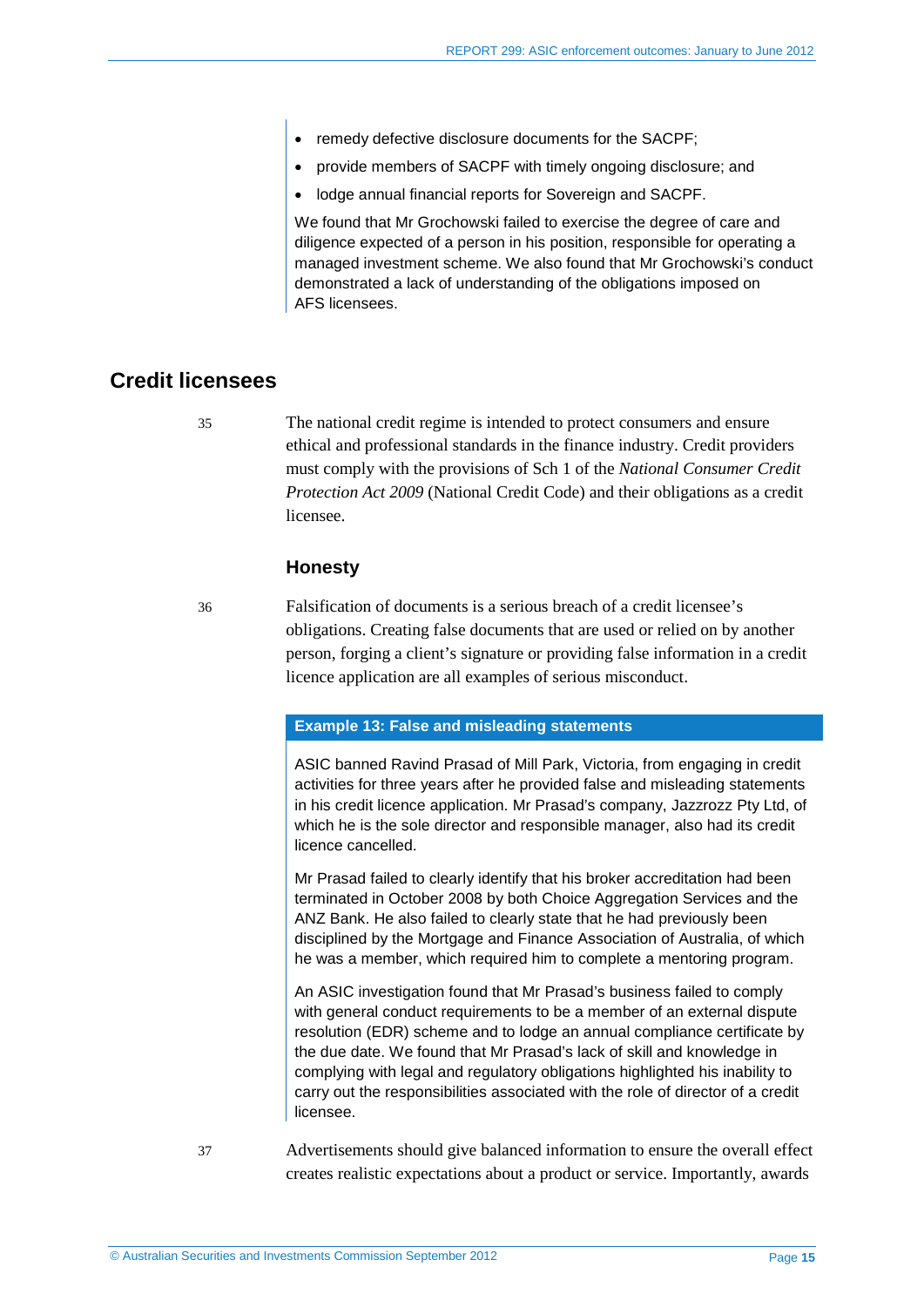should be adequately explained to ensure that they do not mislead consumers.

38 ASIC intervened on a number of occasions to require credit providers to remedy advertisements which we considered were misleading or likely to mislead.

#### **Example 14: Misleading advertising of a credit product**

The Bank of Western Australia (Bankwest) agreed to make changes to advertising for their Bankwest Breeze MasterCard following concern raised by ASIC that the advertisements were misleading or likely to mislead.

Bankwest claimed in print advertisements that the Breeze Mastercard was 'Australia's cheapest credit card'. The advertisement prominently disclosed that this claim was based on a recent award the Breeze MasterCard received from *Money* magazine.

ASIC reviewed the award issued by *Money* magazine and discovered that the Breeze MasterCard was only the cheapest credit card when compared with credit cards offered by other banks. In fact, there were some other credit card issuers (such as credit unions) that offered cheaper credit cards.

Bankwest has been proactive in responding to ASIC and is taking a number of steps to address the concerns, including:

- amending the advertisements; and
- contacting consumers who have taken out the Breeze MasterCard since the advertisements were published to more accurately explain the nature of the claim.

#### **Competence**

39 Individuals and businesses must not engage in credit activities without either holding a credit licence, acting as the representative of a credit licensee or being exempted from the credit licensing requirement. Engaging or using the services of unlicensed credit operators puts the public at risk.

#### **Example 15: Unlicensed credit provider**

ASIC banned Victor Manatakis of Doncaster, Victoria, from engaging in credit activities for five years after an ASIC investigation found his payday lending business was an unlicensed credit provider.

Mr Manatakis was the former director of Billpal Pty Ltd, which was the operator of payday lending business, Cashpal. We found that between August and October 2011, Billpal engaged in credit activities relating to credit contracts without a credit licence.

40 Credit licensees and their officers, including a director, secretary or senior manager of a credit licensee who perform duties in relation to credit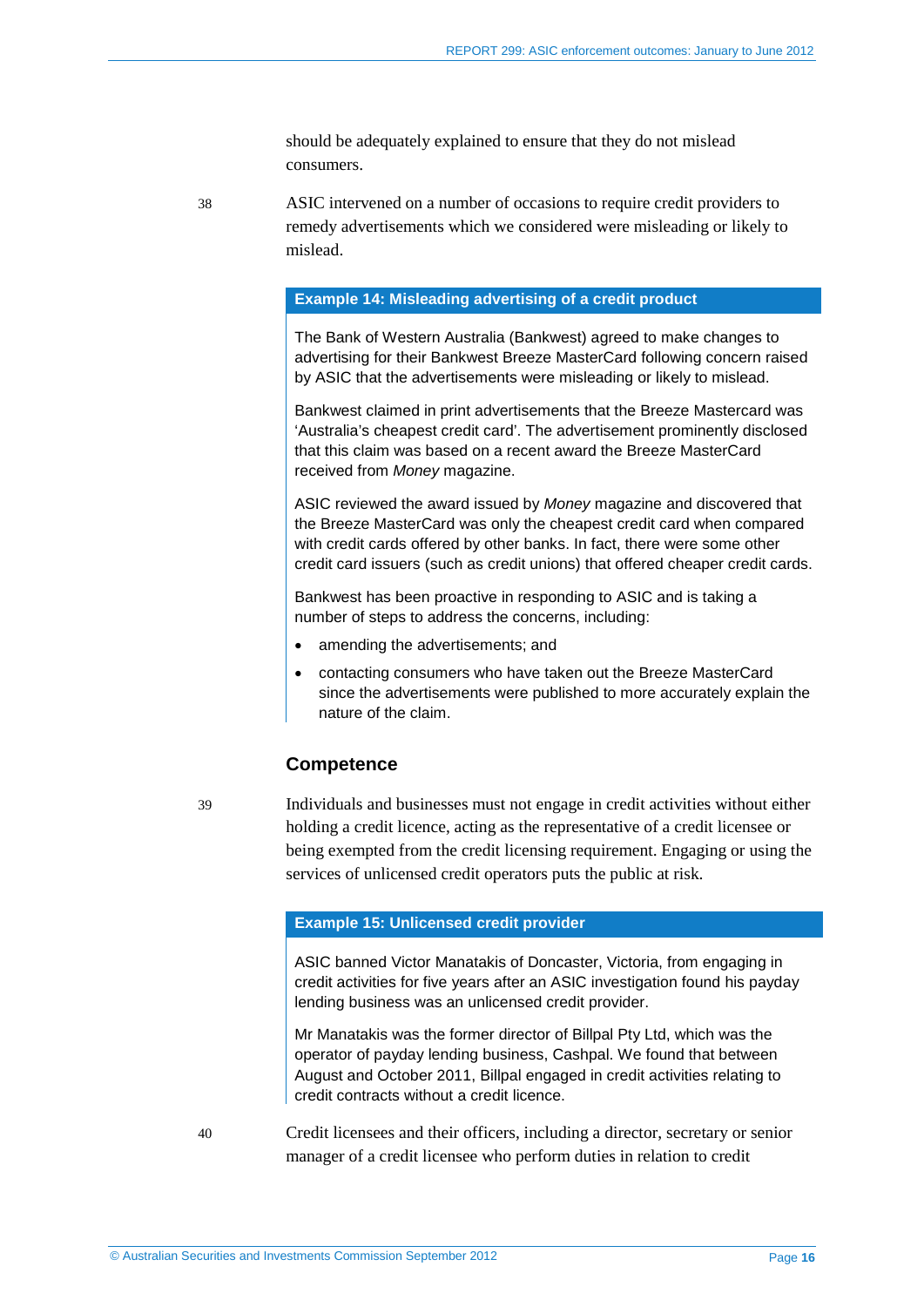activities, must ensure that they comply with their obligations under the credit licence.

41 Membership of an approved EDR scheme is an important requirement for credit licensees under the *National Consumer Credit Protection Act 2009*  (National Credit Act). EDR gives consumers alternatives to legal proceedings for resolving complaints with their credit service providers. ASIC cancelled the licences of five credit licensees who failed to comply with this requirement.

#### **Example 16: Failure to meet licence requirements**

ASIC cancelled the credit licence of Sydney finance broking firm Nova Home Loans for failing to maintain its membership of an approved EDR scheme. Nova had been licensed to engage in credit activities related to credit contracts, consumer leases, related mortgages and guarantees and credit services.

Nova was expelled from membership of the Financial Ombudsman Service Limited (FOS), one of two EDR schemes approved by ASIC. Following Nova's expulsion from FOS, we became aware that Nova had failed to obtain membership of the other approved EDR scheme, the Credit Ombudsman Service Limited. We subsequently acted to cancel Nova's credit licence.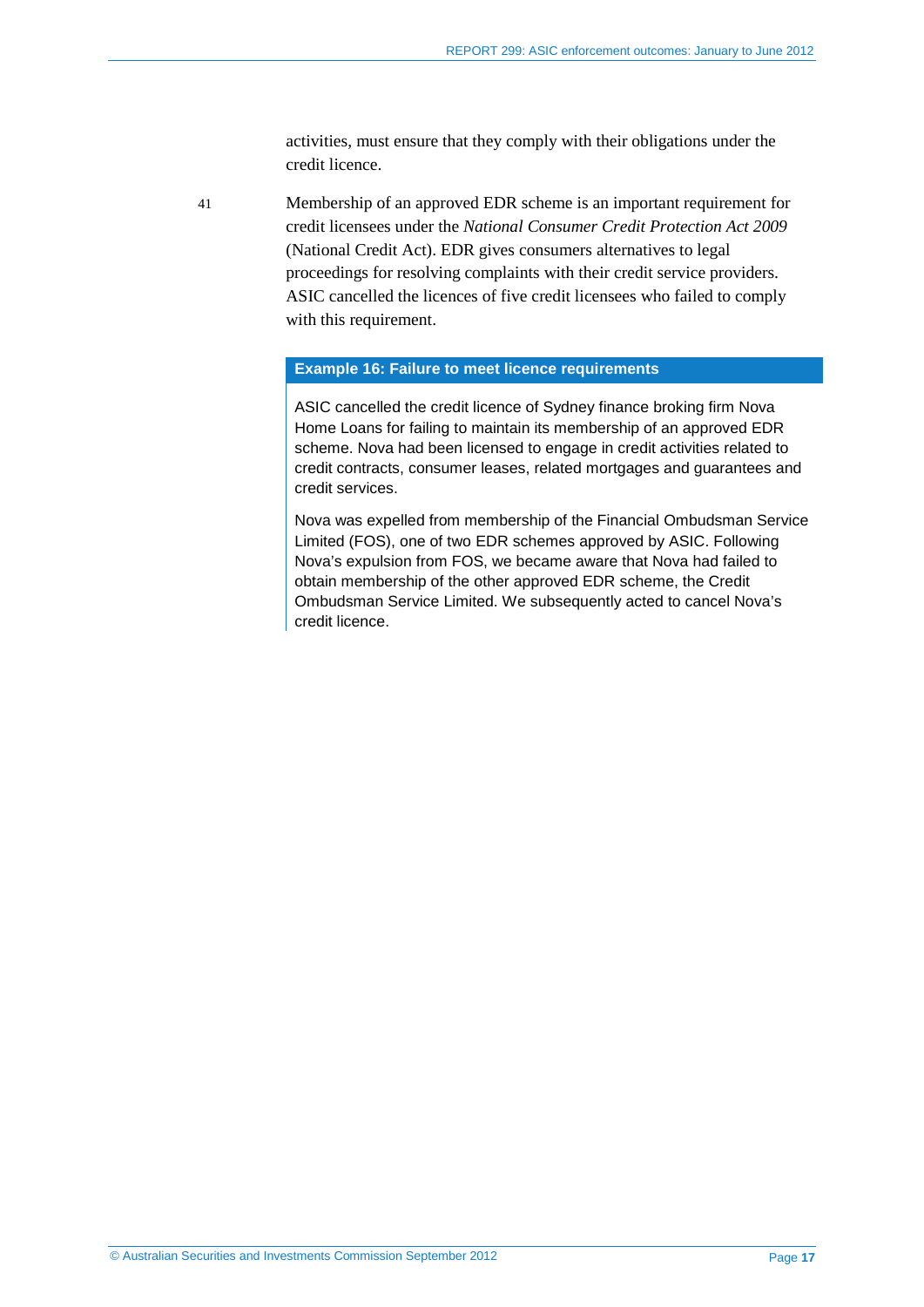## <span id="page-17-0"></span>**B Fair and efficient financial markets**

#### **Key points**

This section reviews enforcement outcomes in relation to gatekeepers with a key role in ensuring our markets are fair and efficient.

Enforcement outcomes often relate to matters of corporate governance, including in the areas of directors' duties and external administration where there has been a failure to perform duties with sufficient honesty, diligence, competence or independence.

## <span id="page-17-1"></span>**Insolvency practitioners**

#### **Diligence**

42 Liquidators must faithfully perform their professional duties as a liquidator or receiver and adhere to relevant legal requirements. Our proactive program of compliance visits continues to identify insolvency practitioners who warrant further investigation in this respect.

#### **Example 17: Failure to properly perform duties**

In May this year, ASIC applied to the Federal Court to inquire into the conduct of Melbourne liquidator Andrew Leonard Dunner, concerning the performance of his duties as a registered and official liquidator and as a receiver or manager of 11 companies to which he has been appointed.

We sought orders that Mr Dunner be prohibited from holding the office of liquidator, provisional liquidator, voluntary administrator or administrator of a deed of company arrangement for such a period as the court saw fit, or alternatively, to declare there are grounds for the cancellation of Mr Dunner's registration as an official liquidator.

In July, the court ordered that:

- there be an inquiry into the conduct of Mr Dunner as a liquidator and receiver and manager in relation to the companies; and
- until the determination of the proceeding, or further court order, Mr Dunner report to ASIC each month with details of the remuneration he has received and the relevant approvals in relation to the companies to which he has been appointed, which are the subject of the application.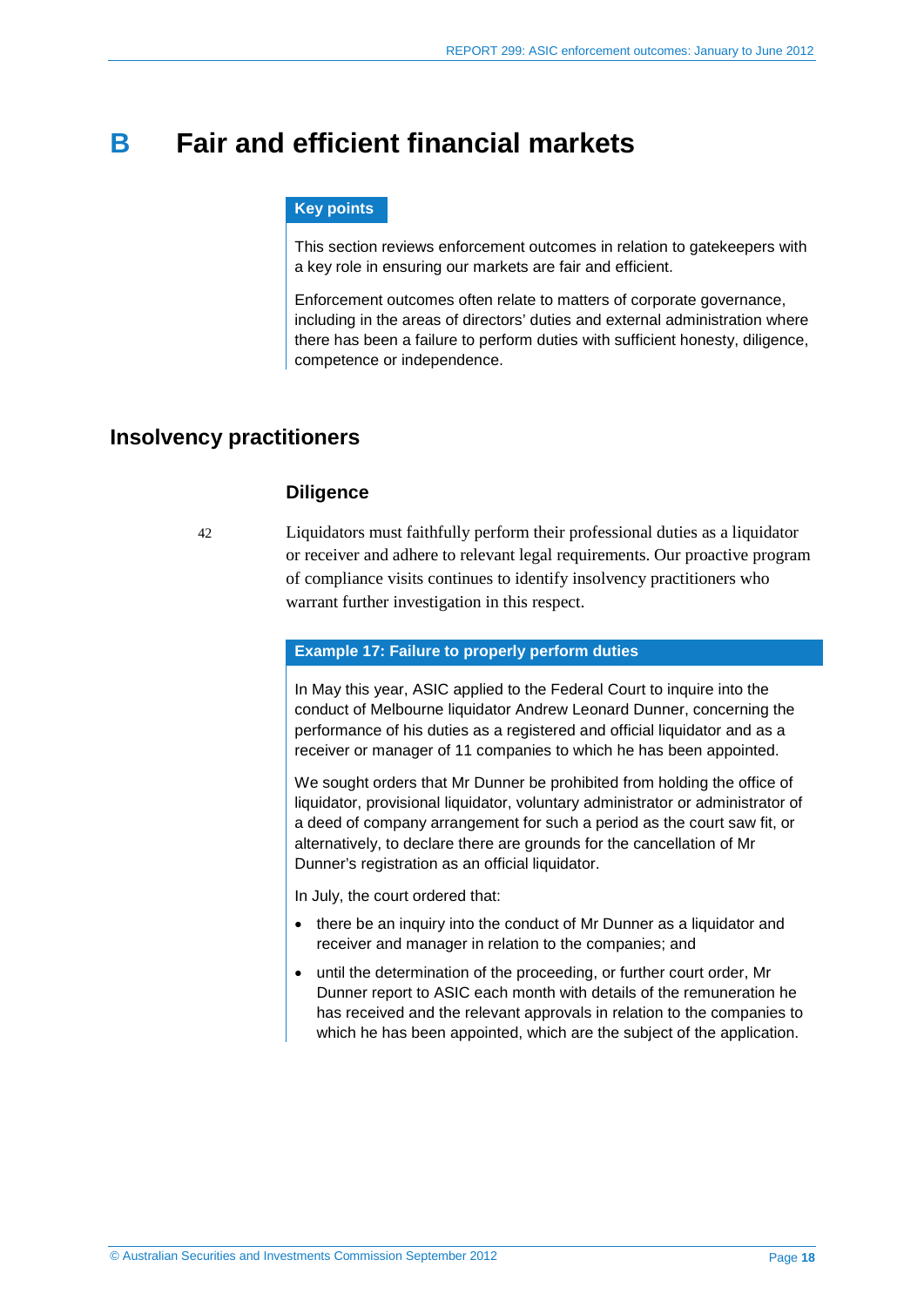## <span id="page-18-0"></span>**Auditors**

43 We took action against a number of auditors in the relevant period as part of our program to lift standards in the financial services and professional services industry.

#### **Diligence**

44 Auditors must ensure each audit is planned and performed with an attitude of professional scepticism.

#### **Example 18: Failure to perform duties as auditor**

ASIC accepted an enforceable undertaking from the auditor of the failed Astarra Strategic Fund to not act as a registered company auditor for three years. Timothy Frazer of WHK Audit & Risk Assessment audited the 2008 financial report of Alpha Strategic Fund and the 2009 report of Astarra Strategic Fund.

We were concerned that during these audits Mr Frazer failed to adequately and properly perform the duties of an auditor, and failed to ensure each audit was planned and performed with an attitude of professional scepticism.

This action is one of many arising from ASIC's investigation of Trio Capital and its related entities.

#### **Independence**

45 It is essential that auditors are fully aware of their independence obligations and work independently to carry out their audit activities.

46 Under the Corporations Act, an auditor generally cannot audit a listed company for five successive years without a two-year break. Auditor rotation is a key aspect of the independence provisions of the Corporations Act, aimed at enhancing the reliability and credibility of audit reports.

#### **Example 19: Failure to meet auditor rotation requirements**

ASIC accepted an enforceable undertaking from Graham Bruce Abbott after he breached the auditor rotation requirements in the Corporations Act. Our surveillance found that Mr Abbott breached these requirements by playing a significant role in audits of listed companies Central West Gold NL and Morning Star Gold NL for a number of successive financial years.

We were concerned that Mr Abbott showed a lack of understanding of the importance of the independence of his role as an auditor by breaching these requirements.

Under the enforceable undertaking, Mr Abbott has agreed not to practise as an auditor for a company or a registered scheme under the Corporations Act.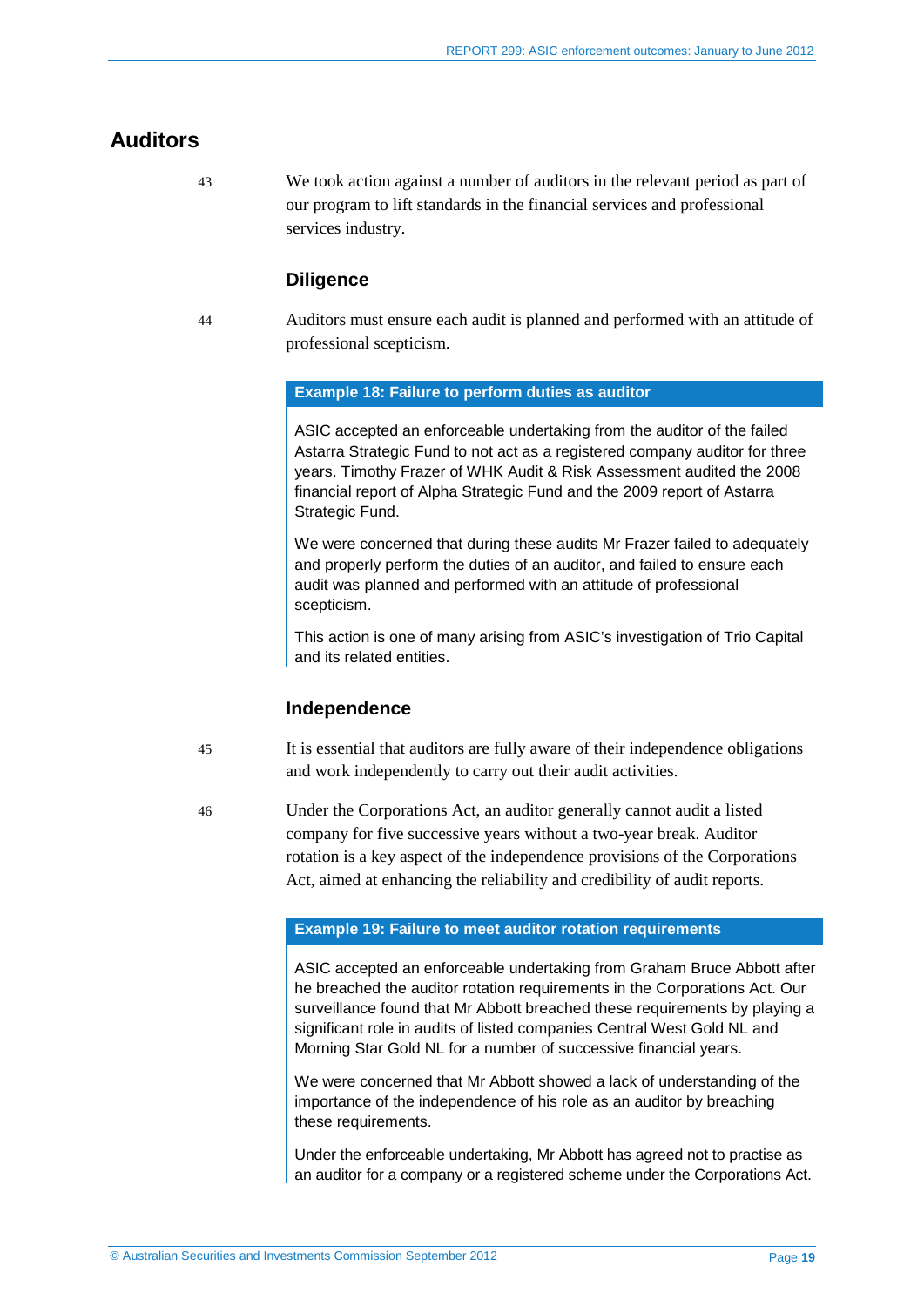## <span id="page-19-0"></span>**Directors and officers**

- 47 Directors are the focal point for the governance of corporations. All decision making is devolved from them. As such, they play a fundamental role in maintaining the integrity of capital markets and ensuring investor confidence.
- 48 Actions against directors during the period fell into two categories. There were proceedings against nine directors (five criminal, three civil and one enforceable undertaking/negotiated outcome) relating to more serious breaches of the law. There were 196 proceedings against company officers for less serious summary offences, such as failure to keep proper books and records.

#### **Honesty**

- 49 Directors must not dishonestly use their position to gain an advantage for themselves or someone else.
- 50 Possible imprisonment is a salient reminder of just how seriously crimes involving dishonesty are viewed by Parliament, the courts, ASIC and the Australian community.

#### **Example 20: Dishonest breach of directors' duties**

The former directors of Australian Capital Reserve Limited (ACR) were convicted of charges related to false or misleading statements in the company's accounts and a prospectus, following an ASIC investigation.

The three directors, Samuel Pogson, Murray Lapham and Steven Martin were sentenced at the NSW District Court after pleading guilty to one charge each under the *Crimes Act 1900* (NSW) of making a false or misleading statement to obtain a financial advantage for the company. Mr Pogson also pleaded guilty to one charge under the Corporations Act of making a false or misleading statement in a form lodged with ASIC.

Mr Pogson and Mr Lapham were each sentenced to two years imprisonment. Mr Pogson was also sentenced to one year imprisonment to be served concurrently with the other charge. Mr Martin was sentenced to one year and four months imprisonment. All three were directed to serve their terms of imprisonment by way of intensive correction orders.<sup>[4](#page-13-0)</sup>

#### **Diligence**

<span id="page-19-1"></span><u>.</u>

51 We expect directors to discharge their duties diligently and in accordance with the Corporations Act. Some recent cases have bought into sharp focus the content of this obligation on both executive officers and non-executive directors when making important decisions.

<sup>4</sup> The Crown has lodged an appeal against the sentencing decision. A decision on this appeal is pending.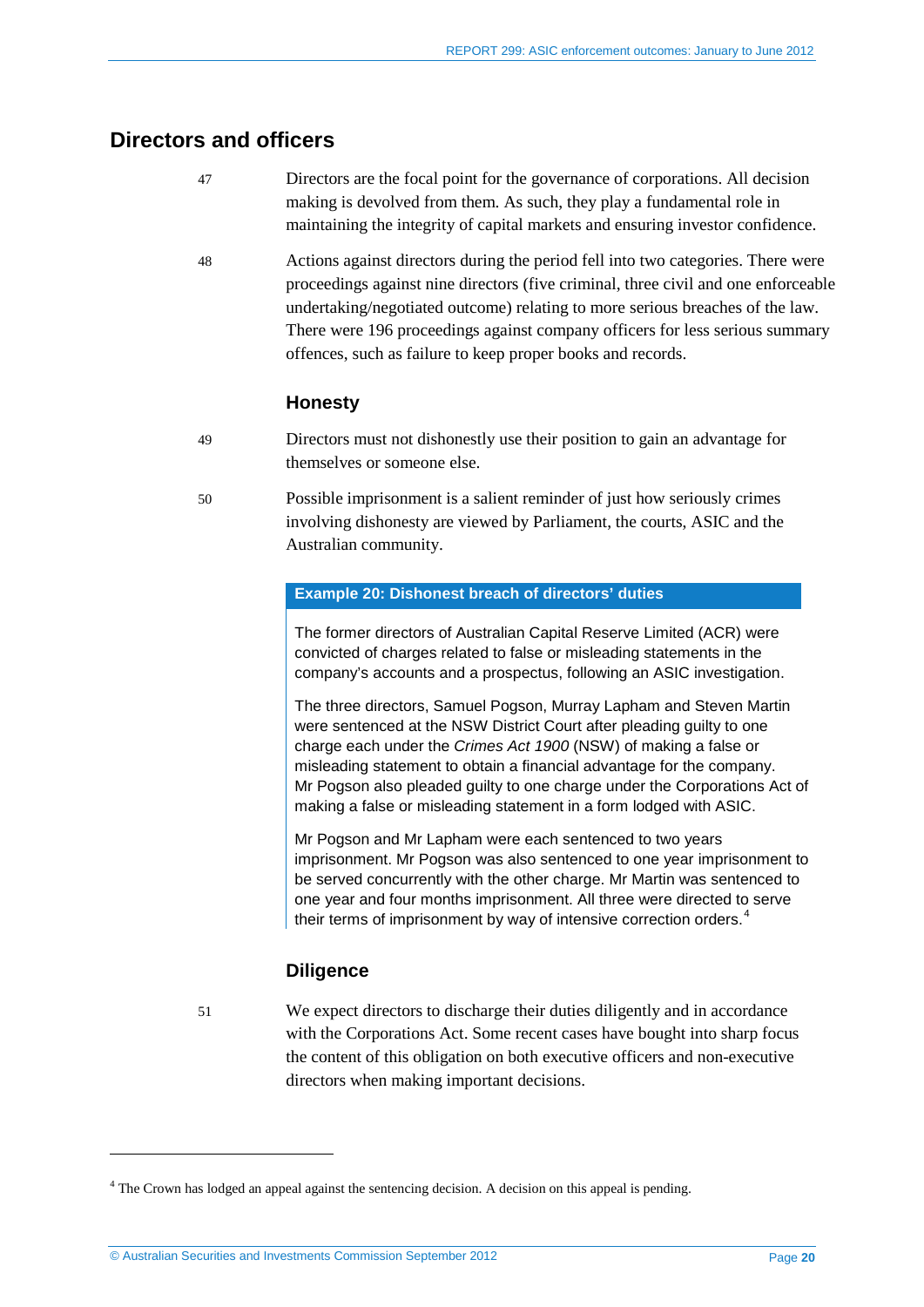#### **Example 21: Breach of directors' duties**

In February 2007, ASIC commenced civil penalty proceedings against seven former non-executive directors and three former company officers of James Hardie Industries Limited (JHIL). One issue before the trial judge in the Supreme Court of New South Wales was whether the former directors and officers failed to discharge their duties with due care and diligence by not taking steps to ensure that JHIL did not contravene its obligations regarding disclosures about, among other things, the adequacy of compensation arrangements for victims of asbestos-related diseases.

In 2009, the trial judge found that the defendants had breached the Corporations Act, and imposed pecuniary penalties and disqualification orders on the non-executive directors and officers. The decisions on liability and penalty were subsequently appealed to the NSW Court of Appeal, which upheld the officers' appeal (in part) and the non-executive directors' appeal.

In May 2012, the High Court upheld the finding of the trial judge, that the directors of JHIL did breach their duty to the company as alleged by ASIC. The High Court also decided that ASIC's decision not to call a witness caused no unfairness and that there was no basis for drawing any inference that the witness would have given evidence adverse to ASIC's case.

#### **Example 22: Breach of directors' duties**

ASIC achieved a significant milestone in its long-running case against Andrew Alexander Lindberg, former Managing Director of AWB Limited (AWB).

In the Supreme Court of Victoria, Mr Lindberg acknowledged a number of serious contraventions of the Corporations Act relating to his duties as a director, arising from AWB's supply of wheat to Iraq under the United Nations' Oil-For-Food Programme, and the subsequent inquiries conducted by AWB in relation to that supply.

Several of the contraventions relate to Mr Lindberg's failure to inform the AWB board of relevant information within his possession.

The matter was adjourned until August while the court considered the parties' joint submission on penalties.<sup>[5](#page-19-1)</sup>

ASIC's proceedings against other former officers of AWB are ongoing.

## <span id="page-20-0"></span>**Markets**

<u>.</u>

52 Participants in Australia's financial markets have a responsibility to uphold the integrity and fairness of local markets. We will target misconduct which has the potential to damage the integrity and reputation of the market

<span id="page-20-1"></span><sup>&</sup>lt;sup>5</sup> In August the court approved the parties' joint submission on penalties. It imposed a pecuniary penalty of \$100,000 and disqualified Mr Lindberg from managing a corporation until 14 September 2014, after finding that he breached his duties as a director of AWB.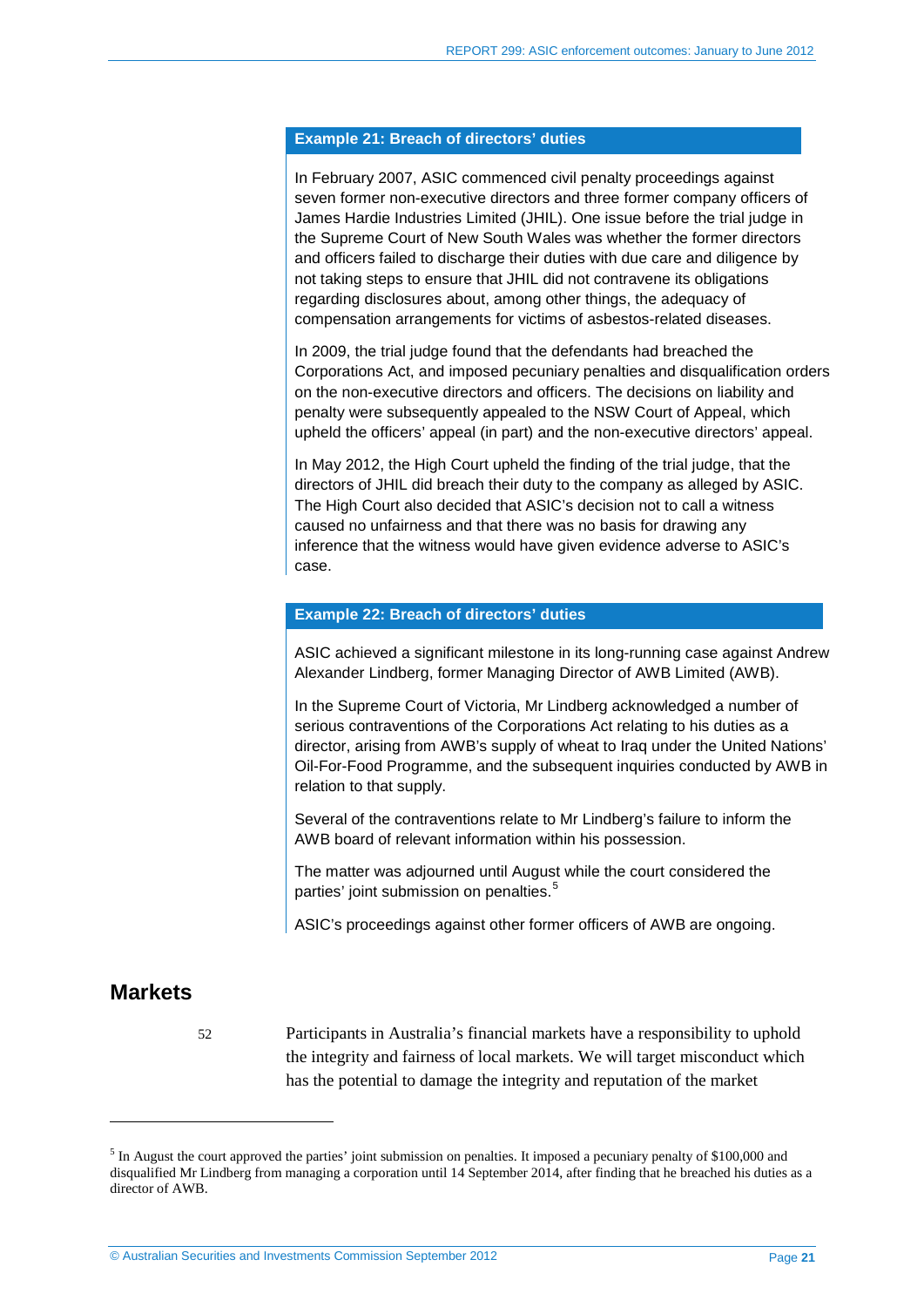#### **Diligence**

- 53 Listed and unlisted disclosing entities must disclose material information on a timely basis and comply with any relevant listing rules. ASIC can issue infringement notices to address breaches of the continuous disclosure obligations.
- 54 Infringement notices can require the payment of a monetary penalty. Under the Corporations Act, compliance with the infringement notice is not an admission of guilt or liability and the disclosing entities are not taken to have contravened the provision(s) specified in the notice.

#### **Example 23: Breach of continuous disclosure rules**

Leighton Holdings Limited (Leighton) paid a total of \$300,000 after ASIC served three infringement notices alleging the company had not complied with its continuous disclosure obligations. In addition, we accepted an enforceable undertaking from Leighton that commits the company to reviewing its disclosure practices.

The infringement notices were issued following an ASIC investigation into an announcement Leighton made to the market on 11 April 2011 of a \$907 million write down to its profit forecast.

The alleged continuous disclosure breaches related to information concerning Leighton's Airport Link project, its Victorian desalination project and its investment in the Al Habtoor Leighton Group that were not immediately notified to the Australian Securities Exchange (ASX).

#### **Example 24: Breach of continuous disclosure rules**

BioProspect Limited paid a \$33,000 penalty after ASIC served an infringement notice alleging the company had not complied with the continuous disclosure provisions of the Corporations Act and relevant provisions of the ASX Listing Rules.

The alleged breach related to statements BioProspect made about the interests of Frontier Gasfields Pty Ltd, in which BioProspect was acquiring 25% equity. ASIC believes that when BioProspect made these statements it was aware of information which was not disclosed that qualified the nature of Frontier Gasfields' interest in an asset.

55 Market participants should review the entry of orders into the trading platform and prevent the entry of those that could result in a market that is not fair and orderly.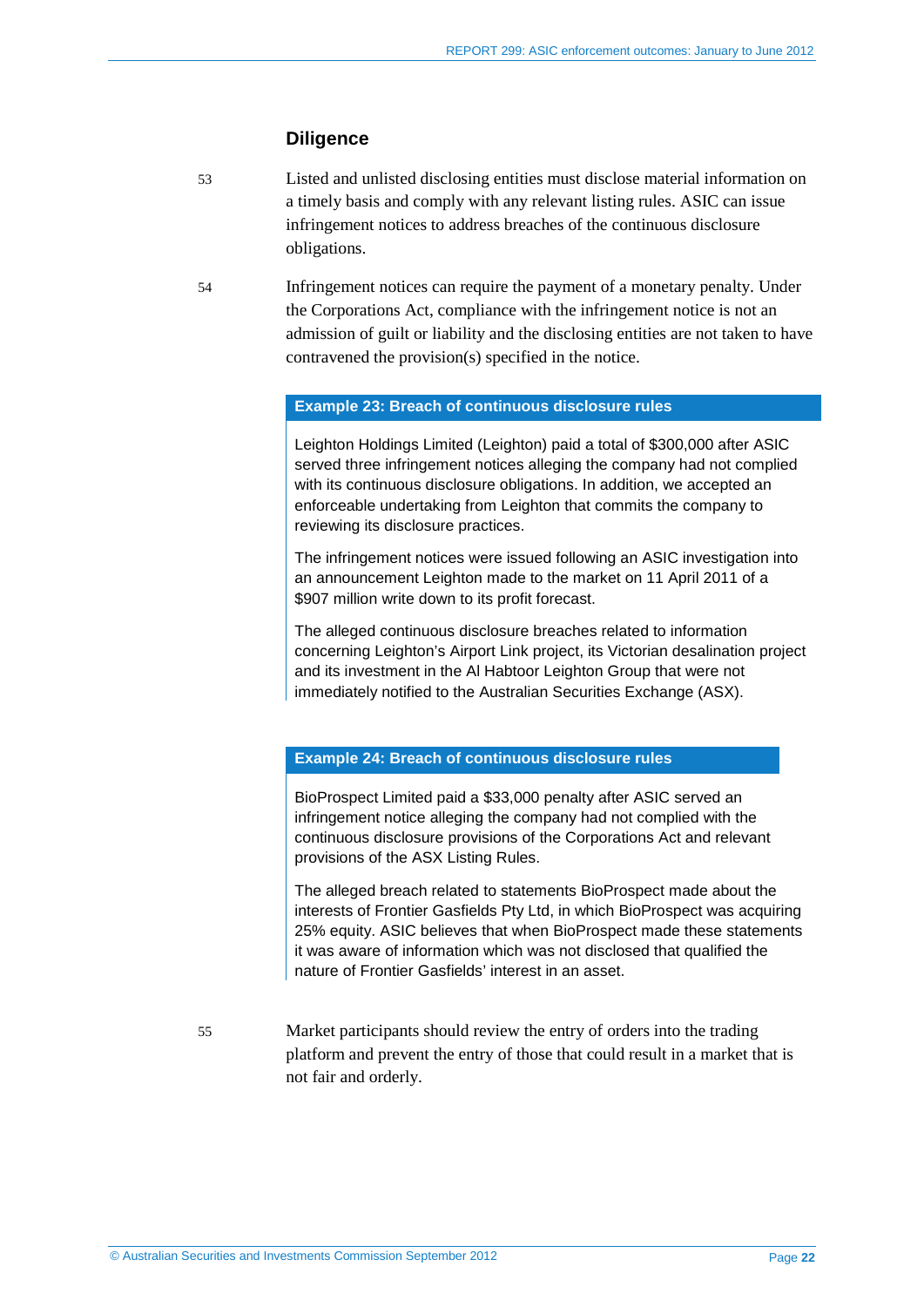#### **Example 25: Contravention of ASIC market integrity rules**

Commonwealth Securities Ltd (CommSec) paid a penalty of \$35,000 to ASIC to comply with an infringement notice issued by the Markets Disciplinary Panel (MDP) for the entry of an erroneous Priority Crossing in the security OZ Minerals Limited, that allegedly resulted in the market for OZ Minerals not being both fair and orderly.

CommSec was an ASX trading participant at the relevant time and therefore required to comply with the market integrity rules.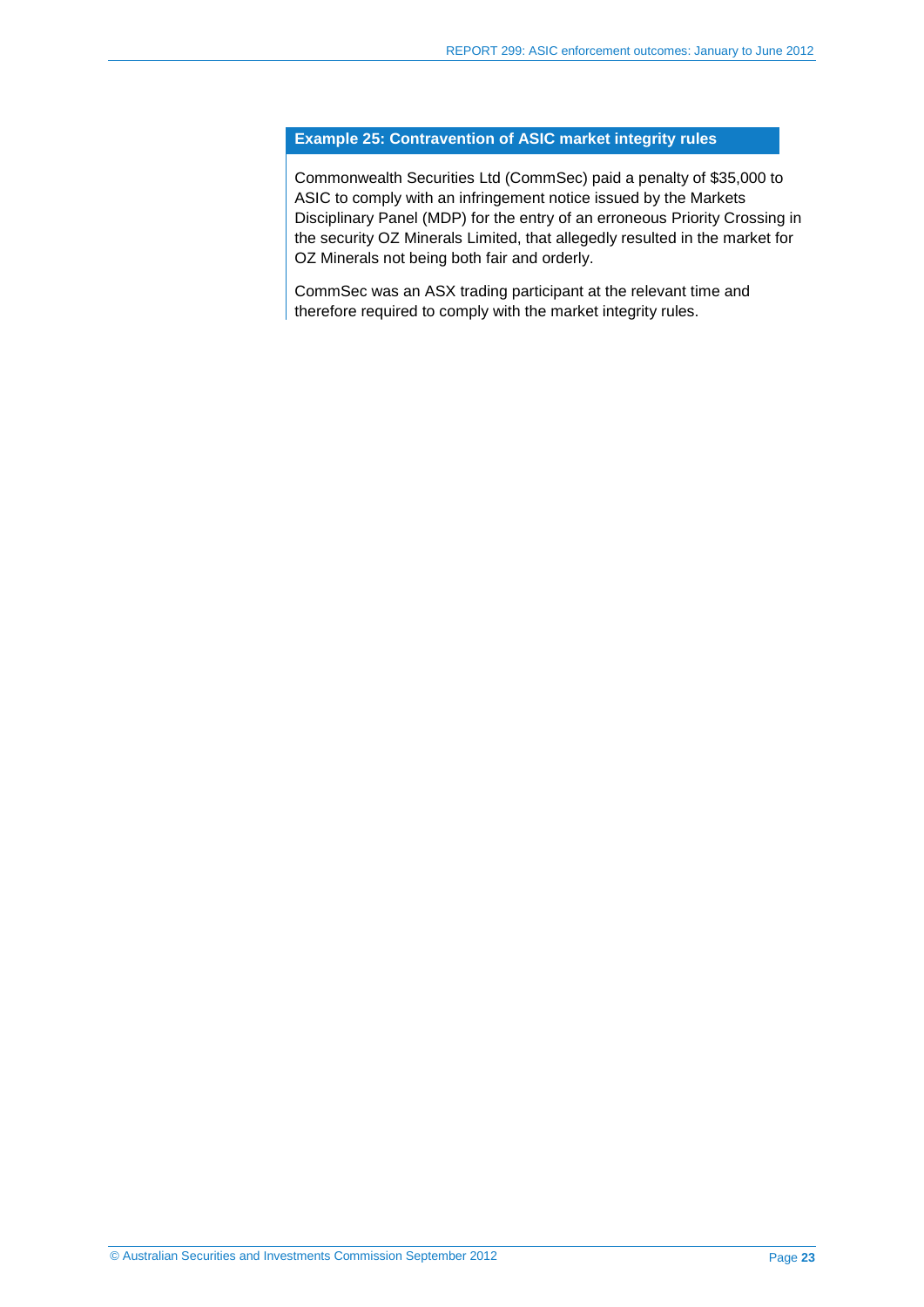## <span id="page-23-0"></span>**C Efficient registration and licensing**

#### **Key points**

This section reviews enforcement outcomes in the area of registration and licensing. Upon the registration of a company, various notification and record-keeping obligations apply.

Failure to meet these obligations may lead to prosecution by ASIC.

## <span id="page-23-1"></span>**Officeholders of registered companies**

#### **Diligence**

- 56 Conscientious and accurate record keeping is a fundamental responsibility of all companies registered with ASIC.
- 57 Financial reports, including directors' reports and auditors' reports, must be diligently prepared to ensure that consumers, investors and the public are properly informed.

#### **Example 26: Failing to lodge reports**

Eight Western Australian public companies have informed the Perth Magistrates' Court that they will plead guilty to a total of 15 charges for failing to comply with their obligations to lodge reports with ASIC.

The companies are all subsidiaries of the Barrick Gold Corporation of Canada.

The alleged failure of these companies to lodge the required reports was identified as part of a regular compliance program that aims to ensure that creditors, investors and the public have access to accurate and up-to-date information about companies.

The Barrick subsidiaries have since pleaded guilty to all charges laid.<sup>[6](#page-20-1)</sup>

#### **Competence**

-

58 ASIC continues to focus on ensuring that directors who are involved in numerous company failures are removed from positions of authority within companies. This disqualification action seeks to protect future creditors, investors and employees who may suffer losses at the hands of these individuals.

 $6$  On 27 August 2012, the Barrick subsidiaries were convicted and fined a total of \$127,000 for failing to lodge required documents with ASIC.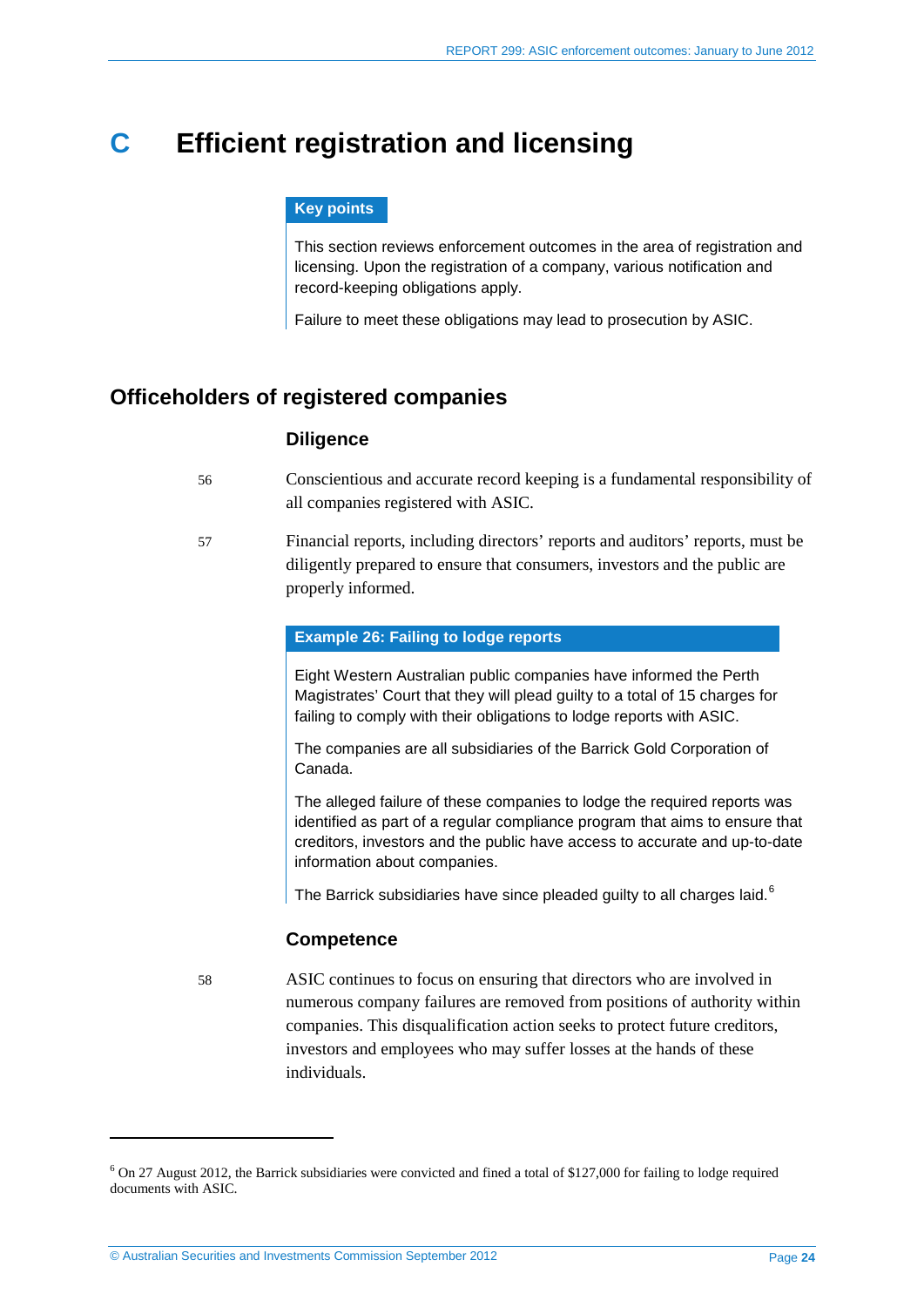59 The number of directors disqualified by ASIC has increased over the past three years. We disqualified 25 directors from managing corporations following their involvement in two or more failed companies in the sixmonth period.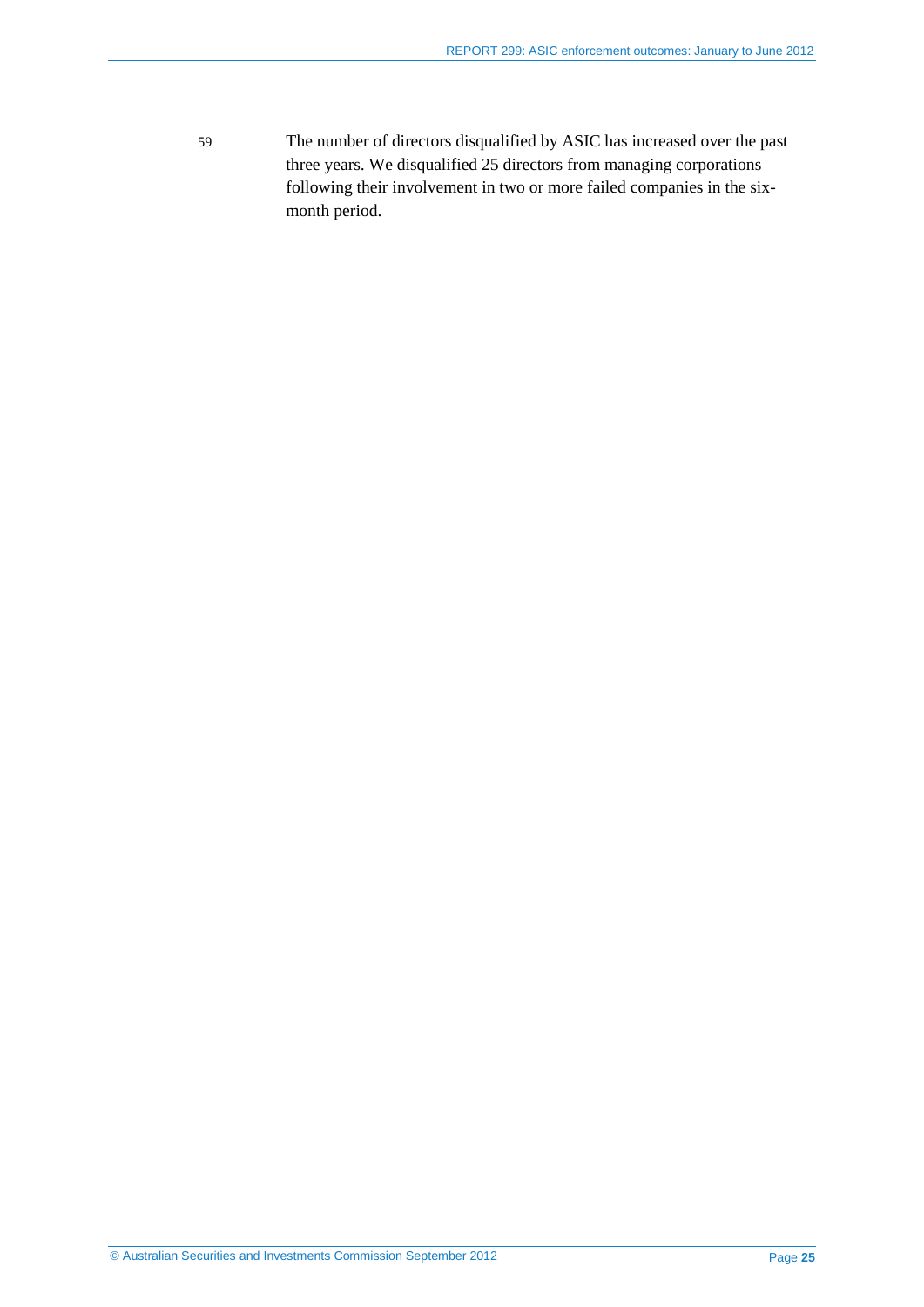# **Appendix 1: Statistics**

<span id="page-25-1"></span><span id="page-25-0"></span>

| Area of enforcement                                                 | <b>Criminal</b> | <b>Civil</b>   | <b>Administrative remedies</b> | Enforceable undertakings/<br>negotiated outcomes | <b>Public warning notice</b> | <b>Total</b>   |
|---------------------------------------------------------------------|-----------------|----------------|--------------------------------|--------------------------------------------------|------------------------------|----------------|
| <b>Market integrity</b>                                             |                 |                | 8                              | $\mathbf{1}$                                     |                              | 9              |
| Market manipulation                                                 |                 |                |                                |                                                  |                              |                |
| Continuous disclosure                                               |                 |                | 6                              | $\mathbf{1}$                                     |                              | $\overline{7}$ |
| Market integrity rules                                              |                 |                | $\overline{\mathbf{c}}$        |                                                  |                              | $\overline{2}$ |
| Other market misconduct                                             |                 |                |                                |                                                  |                              |                |
| <b>Corporate governance</b>                                         | $5\phantom{.0}$ | $\mathbf{3}$   |                                | 4                                                |                              | 12             |
| Action against directors                                            | $5^{\dagger}$   | $\overline{2}$ |                                | 1                                                |                              | 8              |
| Insolvency                                                          |                 |                |                                |                                                  |                              |                |
| Action against liquidators                                          |                 | 1              |                                | 1                                                |                              | $\overline{2}$ |
| Action against auditors                                             |                 |                |                                | $\overline{2}$                                   |                              | $\overline{a}$ |
| Other corporate governance misconduct                               |                 |                |                                |                                                  |                              |                |
| <b>Financial services</b>                                           | 4               | $\overline{7}$ | 26                             | 19                                               | 1                            | 57             |
| Unlicensed conduct                                                  |                 | 1              |                                |                                                  |                              | 1              |
| Dishonest conduct, misleading statements,<br>unconscionable conduct | 3               | 4              | $6^{\wedge}$                   | $\sqrt{3}$                                       |                              | 16             |

#### **Table 1: Enforcement outcomes: 1 January 2012 to 30 June 2012\***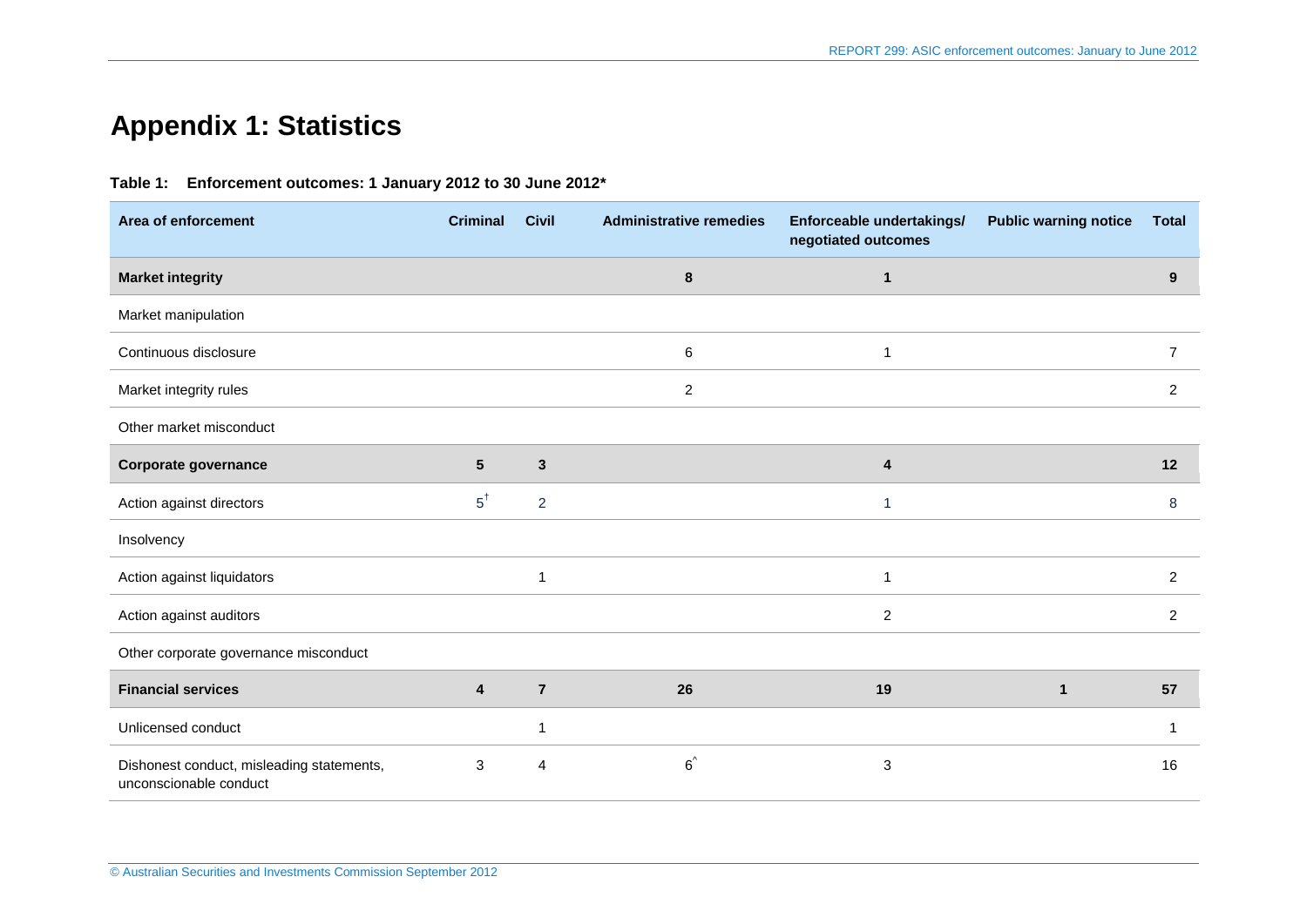| Area of enforcement                      | <b>Criminal</b>  | <b>Civil</b> | <b>Administrative remedies</b> | Enforceable undertakings/<br>negotiated outcomes | <b>Public warning notice</b> | <b>Total</b> |
|------------------------------------------|------------------|--------------|--------------------------------|--------------------------------------------------|------------------------------|--------------|
| Misappropriation, theft, fraud           |                  | и            | $3^{**}$                       |                                                  |                              | 5            |
| Credit                                   |                  |              | 12                             | 3                                                |                              | 16           |
| Other financial services misconduct      |                  |              | 5                              | 13                                               |                              | 19           |
| Small business compliance and deterrence | 200              |              | 25                             |                                                  |                              | 225          |
| Action against directors                 | $196^{\ddagger}$ |              | 25                             |                                                  |                              | 221          |
| Efficient registration and licensing     | 4                |              |                                |                                                  |                              | 4            |
| Total                                    | 209              | 10           | 59                             | 24                                               |                              | 303          |

\* Outcomes are presented per defendant

† Includes four outcomes that are currently under appeal

^ Includes one outcome currently under appeal

\*\* Includes one outcome currently under appeal

‡ This figure comprises technical offences such as failure to keep proper books and records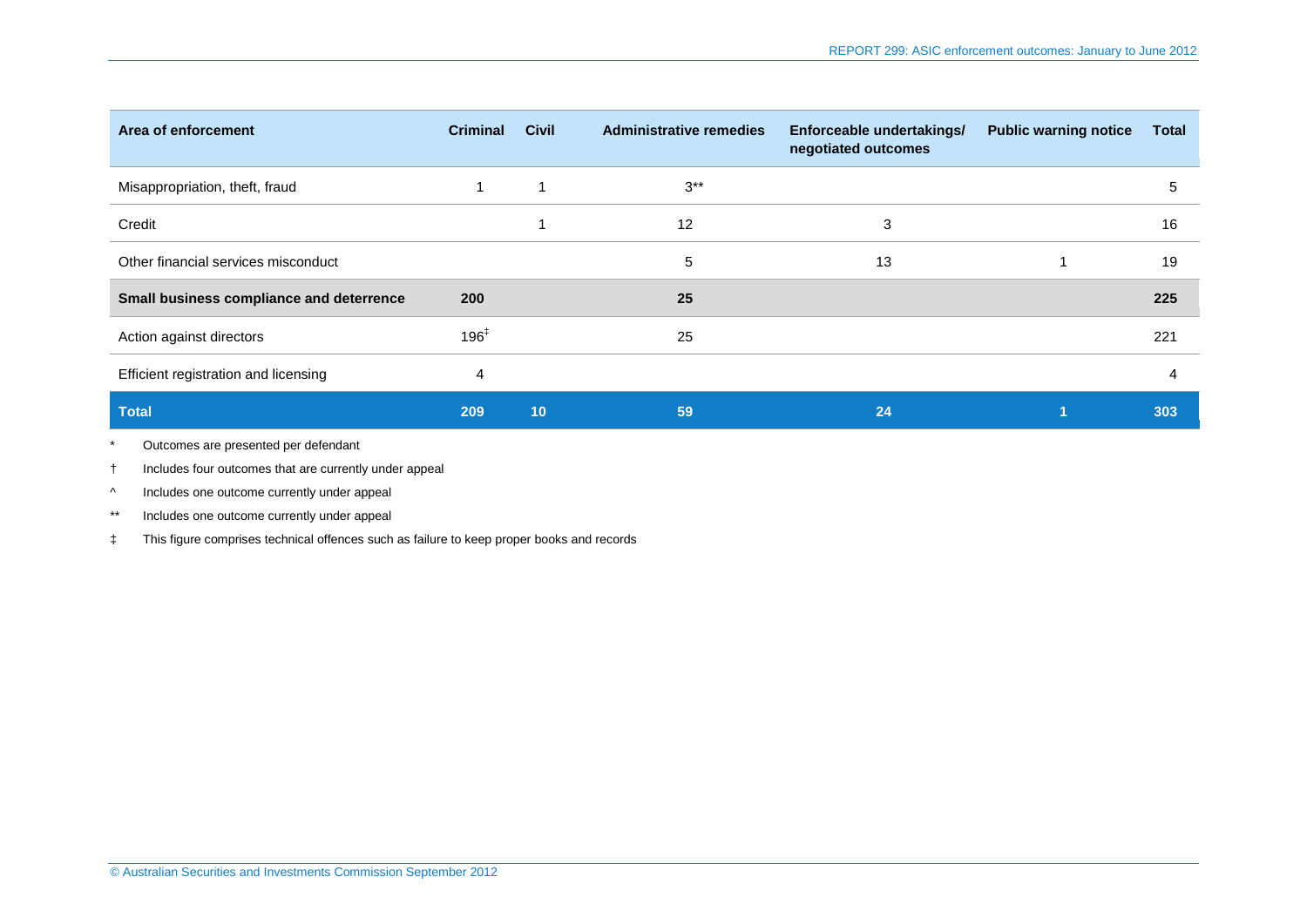## <span id="page-27-0"></span>**Table 2: Pending matters**

| Area of enforcement                                                 | <b>Criminal</b> | <b>Civil</b>   | <b>Administrative remedies</b> | <b>MDP</b> |
|---------------------------------------------------------------------|-----------------|----------------|--------------------------------|------------|
| <b>Market integrity</b>                                             | 15              | $\mathbf{2}$   |                                | 8          |
| Insider trading                                                     | 8               | 1              |                                |            |
| Market manipulation                                                 | $\overline{4}$  |                |                                |            |
| Continuous disclosure                                               |                 |                |                                |            |
| Market integrity rules                                              |                 |                |                                | $\bf 8$    |
| Other market misconduct                                             | 3               | 1              |                                |            |
| Corporate governance                                                | 16              | 6              | 4                              |            |
| Action against directors                                            | 12              | 4              | $\overline{c}$                 |            |
| Insolvency                                                          | 1               |                | $\overline{c}$                 |            |
| Action against liquidators                                          |                 | 1              |                                |            |
| Action against auditors                                             | 1               | 1              |                                |            |
| Other corporate governance<br>misconduct                            | $\overline{c}$  |                |                                |            |
| <b>Financial services</b>                                           | 23              | 14             | 12                             |            |
| Unlicensed conduct                                                  | 2               | $\overline{2}$ |                                |            |
| Dishonest conduct, misleading<br>statements, unconscionable conduct | 16              | 8              | $\overline{4}$                 |            |
| Misappropriation, theft, fraud                                      | 5               |                | $\overline{c}$                 |            |
| Credit                                                              |                 | 2              | З                              |            |
| Other financial services misconduct                                 |                 | $\overline{c}$ | 3                              |            |
| Small business compliance and<br>deterrence                         | 156             |                | 23                             |            |
| Action against directors                                            | 156             |                | 23                             |            |
| Efficient registration and licensing                                |                 |                |                                |            |
| <b>Total</b>                                                        | 210             | 22             | 39                             | $\bf8$     |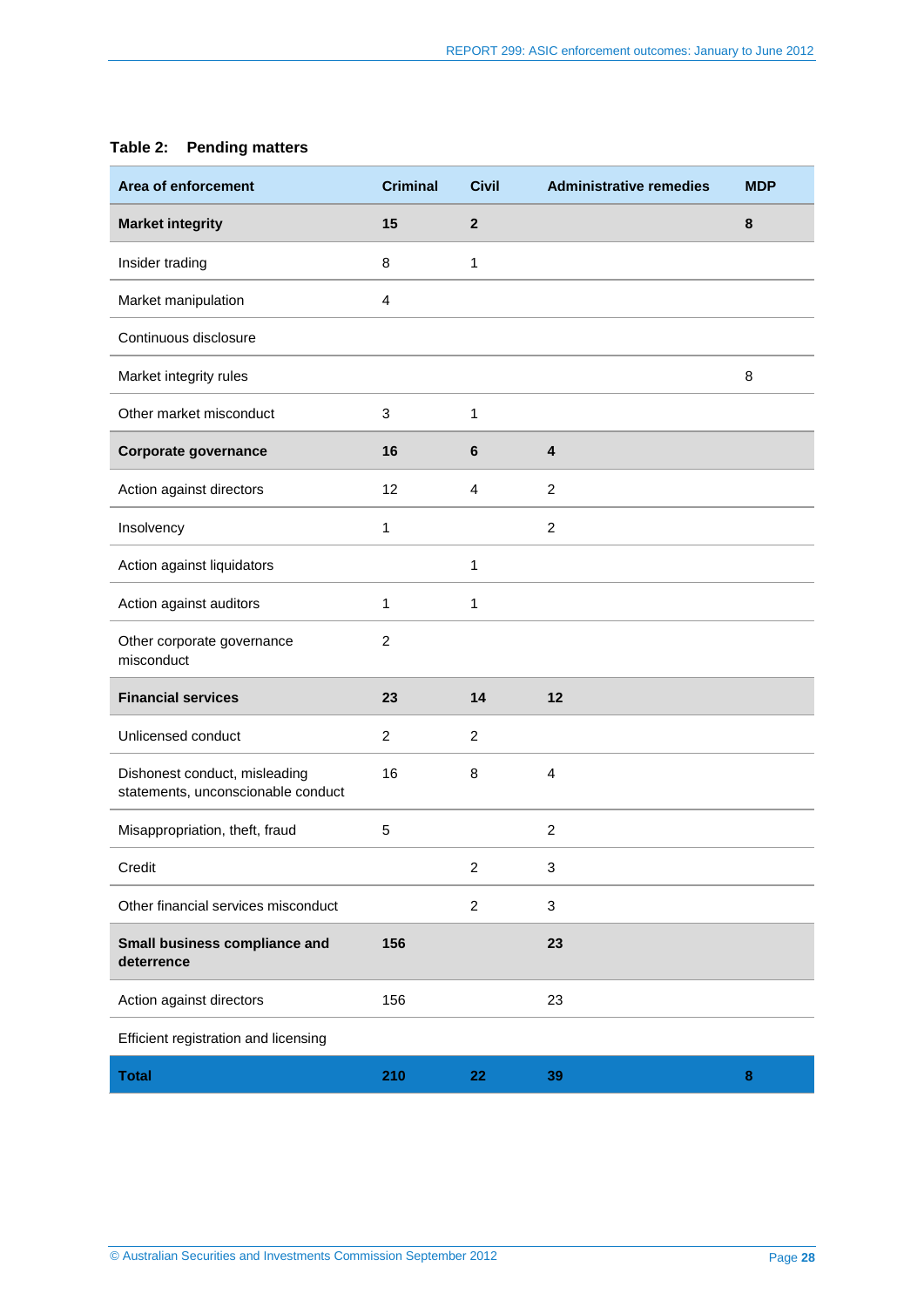#### <span id="page-28-0"></span>**Explanation**

60 [Table 1](#page-25-1) lists enforcement outcomes achieved during the period 1 January 2012 to 30 June 2012. 'Enforcement outcome' refers to any formal action taken to secure compliance, about which ASIC has made a public announcement (with the exception of 'Small business compliance and deterrence' actions). This includes court action (criminal and civil), administrative remedies and the acceptance of enforceable undertakings. It also includes outcomes where a defendant has pleaded guilty or agreed to plead guilty to the changes against them but has yet to be sentenced. However, it does not include the many less formal processes we undertake to secure compliance with the law once a breach has occurred. For example, it does not include negotiating a change in compliance processes after receiving a breach notification from a licensee.

61 'Pending matters' in [Table 2](#page-27-0) refers to matters which have yet to result in a formal outcome (such as the imposition of an administrative remedy, court ordered penalty or sentence). These include, in the case of criminal matters, matters where charges have been laid or, for any other pending matter, where a hearing date has been announced. All of the matters in this table are pending as at 30 June 2012, although they may have arisen at any time prior to this date. A public announcement may not have been made about each of the matters in this table. This table provides a good indication of the number of matters that are being pursued by ASIC at any one time.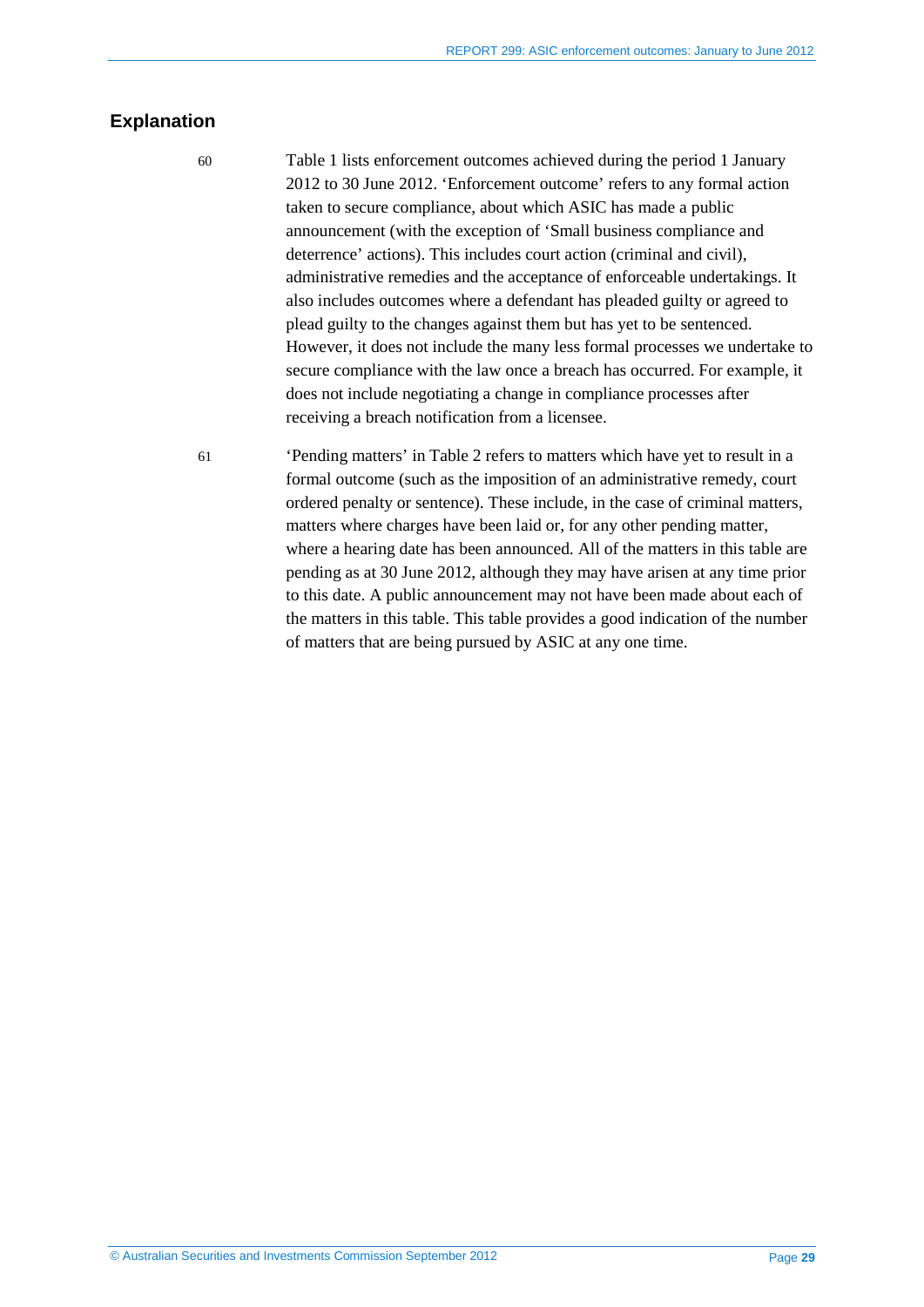# <span id="page-29-0"></span>**Appendix 2: Schedule of media releases**

#### **Table 3: Media releases for enforcement outcomes: 1 January 2012 to 30 June 2012**

| Media release (by area of enforcement)                                                                                                                               | <b>Date</b> | Link            |
|----------------------------------------------------------------------------------------------------------------------------------------------------------------------|-------------|-----------------|
| <b>Market integrity</b>                                                                                                                                              |             |                 |
| BioProspect complies with ASIC infringement notice for alleged continuous<br>disclosure breach                                                                       | 8/03/2012   | 12-42AD         |
| BC Iron complies with ASIC infringement notice for alleged continuous<br>disclosure breach                                                                           | 8/03/2012   | 12-43AD         |
| Leighton Holdings complies with three ASIC infringement notices for alleged<br>continuous disclosure breaches and ASIC accepts compliance enforceable<br>undertaking | 18/03/2012  | 12-53MR         |
| Nomura Australia Limited pays \$30,000 infringement notice penalty                                                                                                   | 30/03/2012  | 12-59AD         |
| Brisbane man charged with market manipulation                                                                                                                        | 18/05/2012  | <u>12-98MR</u>  |
| Commonwealth Securities Limited pays \$35,000 infringement notice penalty                                                                                            | 28/05/2012  | <u>12-107MR</u> |
| Navigator Resources complies with ASIC Infringement notice for alleged<br>continuous disclosure breach                                                               | 15/06/2012  | 12-130MR        |
| Former managing director of stock broking firm charged with insider trading                                                                                          | 07/06/2012  | 12-119MR        |
| Corporate governance                                                                                                                                                 |             |                 |
| Sydney liquidator prevented from practising                                                                                                                          | 18/01/2012  | 12-04MR         |
| Astarra Strategic Fund auditor prevented from auditing companies for three<br>years                                                                                  | 10/02/2012  | 12-22MR         |
| ASIC acts against Melbourne liquidator                                                                                                                               | 15/05/2012  | 12-93MR         |
| Former ARP Growth Fund operator prevented from participating in financial<br>services, managing companies                                                            | 1/02/2012   | 12-15MR         |
| Former Australian Capital Reserve directors sentenced                                                                                                                | 8/03/2012   | 12-44AD         |
| ASIC brings criminal charges against former Kleenmaid directors                                                                                                      | 16/02/2012  | 12-27AD         |
| Former WA director jailed for stealing \$230,000                                                                                                                     | 13/04/2012  | 12-69MR         |
| ASIC accepts enforceable undertaking from auditor for breaching the rotation<br>requirements                                                                         | 20/04/2012  | 12-75AD         |
| Decision in ASIC's appeals in James Hardie matter                                                                                                                    | 3/05/2012   | 12-85MR         |
| Former Bustan Chairman sentenced                                                                                                                                     | 4/05/2012   | 12-87MR         |
| WA company director charged                                                                                                                                          | 29/05/2012  | 12-105MR        |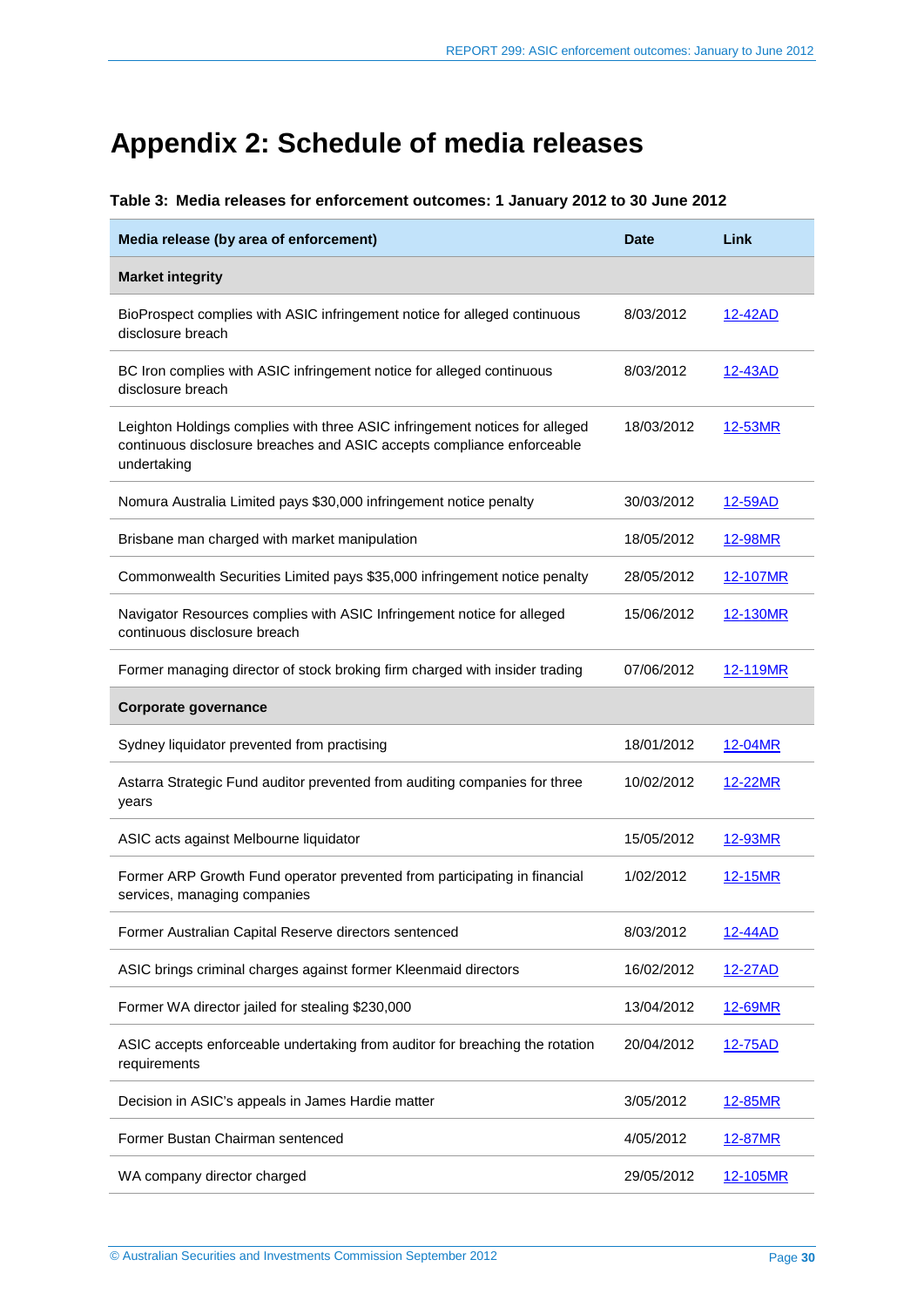| Media release (by area of enforcement)                                                           | <b>Date</b> | Link           |
|--------------------------------------------------------------------------------------------------|-------------|----------------|
| Former AWB managing director acknowledges directors duty breaches                                | 31/05/2012  | 12-109MR       |
| Perth auditor charged by ASIC for failing to be independent                                      | 12/06/2012  | 12-124MR       |
| Former AWB Chief Financial Officer acknowledges breaching legal duties                           | 13/06/2012  | 12-126MR       |
| <b>Financial services</b>                                                                        |             |                |
| ASIC accepts enforceable undertaking from former Commonwealth Financial<br>Planning adviser      | 10/01/2012  | 12-02AD        |
| CBA to change Wealth Package loan comparison rates                                               | 12/01/2012  | 12-03MR        |
| ASIC permanently bans former SA director                                                         | 30/01/2012  | 12-10AD        |
| ASIC obtains Supreme Court orders against fraudulent Gold Coast financial<br>services business   | 3/02/2012   | 12-16AD        |
| Federal Court finds loan brokers engaged in unconscionable conduct                               | 8/02/2012   | 12-19MR        |
| Self-managed super adviser faces criminal charges following ASIC<br>investigation                | 14/02/2012  | 12-24AD        |
| ASIC suspends AFS licence of 'Aussie Rob's' Lifestyle Investor Services                          | 15/02/2012  | 12-25AD        |
| American Express agrees to change credit card interest rate policy for<br>defaulting cardholders | 24/02/2012  | 12-31MR        |
| ASIC cancels credit licence of Sydney finance broker                                             | 28/02/2012  | 12-33AD        |
| ASIC permanently bans former Victorian company director and financial<br>adviser                 | 2/03/2012   | 12-37MR        |
| ASIC permanently bans Sydney financial adviser                                                   | 7/03/2012   | 12-39AD        |
| ASIC accepts enforceable undertaking from Commonwealth Bank                                      | 7/03/2012   | 12-40MR        |
| Former Stonebridge broker banned for three years                                                 | 12/03/2012  | <u>12-48AD</u> |
| ASIC brings criminal charges against banned financial adviser                                    | 14/03/2012  | 12-50AD        |
| ASIC accepts permanent undertaking from Adelaide adviser                                         | 2/04/2012   | <u>12-60AD</u> |
| ASIC accepts enforceable undertaking from former Commonwealth Financial<br>Planning adviser      | 4/04/2012   | <u>12-63AD</u> |
| Former Bell Potter advisor charged with fraudulent conduct                                       | 10/04/2012  | 12-66AD        |
| Elders Insurance repays customers \$5.3 million following underpayment error                     | 11/04/2012  | <u>12-67AD</u> |
| Provisional liquidators appointed to Your Trading Room Pty Ltd                                   | 12/04/2012  | 12-68AD        |
| Lifestyle Trader Pty Ltd wound up on ASIC's application                                          | 16/04/2012  | <u>12-71AD</u> |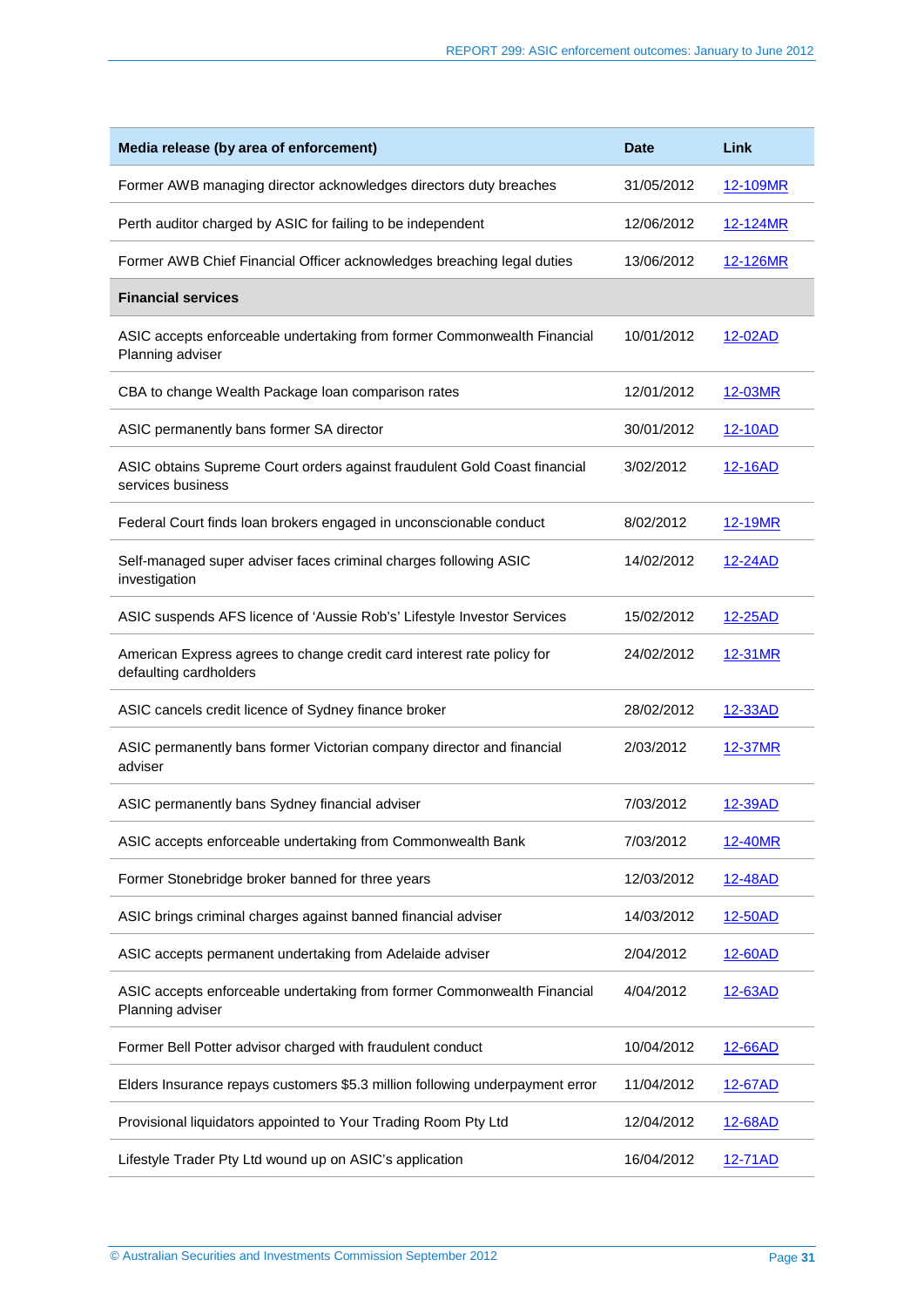| Media release (by area of enforcement)                                                                                   | <b>Date</b> | Link            |
|--------------------------------------------------------------------------------------------------------------------------|-------------|-----------------|
| ASIC suspends Australian Performance Financial Planning Pty Ltd licence                                                  | 16/04/2012  | 12-70AD         |
| ASIC permanently bans Victorian man from providing financial services                                                    | 17/04/2012  | 12-72AD         |
| HSBC to change home loan advertising                                                                                     | 18/04/2012  | <u>12-73AD</u>  |
| ASIC permanently bans former Melbourne CFD dealer                                                                        | 20/04/2012  | 12-74MR         |
| ASIC obtains Federal Court order banning derivatives trading director from<br>providing financial services for six years | 23/04/2012  | 12-78MR         |
| ASIC permanently bans financial adviser following fraud conviction                                                       | 23/04/2012  | 12-77AD         |
| ASIC takes action on car finance advertising under credit legislation                                                    | 23/04/2012  | 12-76AD         |
| Westpac withdraws unsolicited credit card limit increase invitation in response<br>to ASIC's concerns                    | 24/04/2012  | 12-79MR         |
| Former Commonwealth Financial Planning Limited adviser banned for three<br>years                                         | 30/04/2012  | 12-80MR         |
| ASIC permanently bans former Commonwealth Financial Planning adviser                                                     | 30/04/2012  | 12-81MR         |
| ASIC suspends financial services licence of New South Wales insurance<br>broker                                          | 7/05/2012   | 12-88MR         |
| Former directors of companies within Dollarforce Group to stand trial                                                    | 07/05/2012  | 12-89MR         |
| Investors warned about dealing with Dellingworth Pty Ltd                                                                 | 17/05/2012  | 12-95MR         |
| Former Sydney financial adviser sentenced on fraud charges                                                               | 21/05/2012  | 12-100MR        |
| ASIC obtains court orders against Sydney financial adviser                                                               | 21/05/2012  | 12-99MR         |
| ASIC accepts enforceable undertaking from former Commonwealth Financial<br>Planning adviser                              | 4/06/2012   | <u>12-111MR</u> |
| Bankwest amends credit card advertising following ASIC action                                                            | 4/06/2012   | 12-110MR        |
| ASIC bans former broker for three years                                                                                  | 5/06/2012   | 12-115MR        |
| Ponzi scheme operators plead guilty to ASIC charges                                                                      | 8/06/2012   | 12-120MR        |
| ASIC issues warning about Connaught Investment Group                                                                     | 8/06/2012   | <u>12-121MR</u> |
| ASIC bans Melbourne man from providing financial services                                                                | 12/06/2012  | 12-125MR        |
| ASIC bans Victorian pay day lender                                                                                       | 14/06/2012  | <u>12-127MR</u> |
| ASIC winds up \$3.6 million scheme                                                                                       | 14/06/2012  | 12-129MR        |
| More than \$630,000 refunded to Toyota customers following overcharged<br>premiums                                       | 14/06/2012  | <u>12-128MR</u> |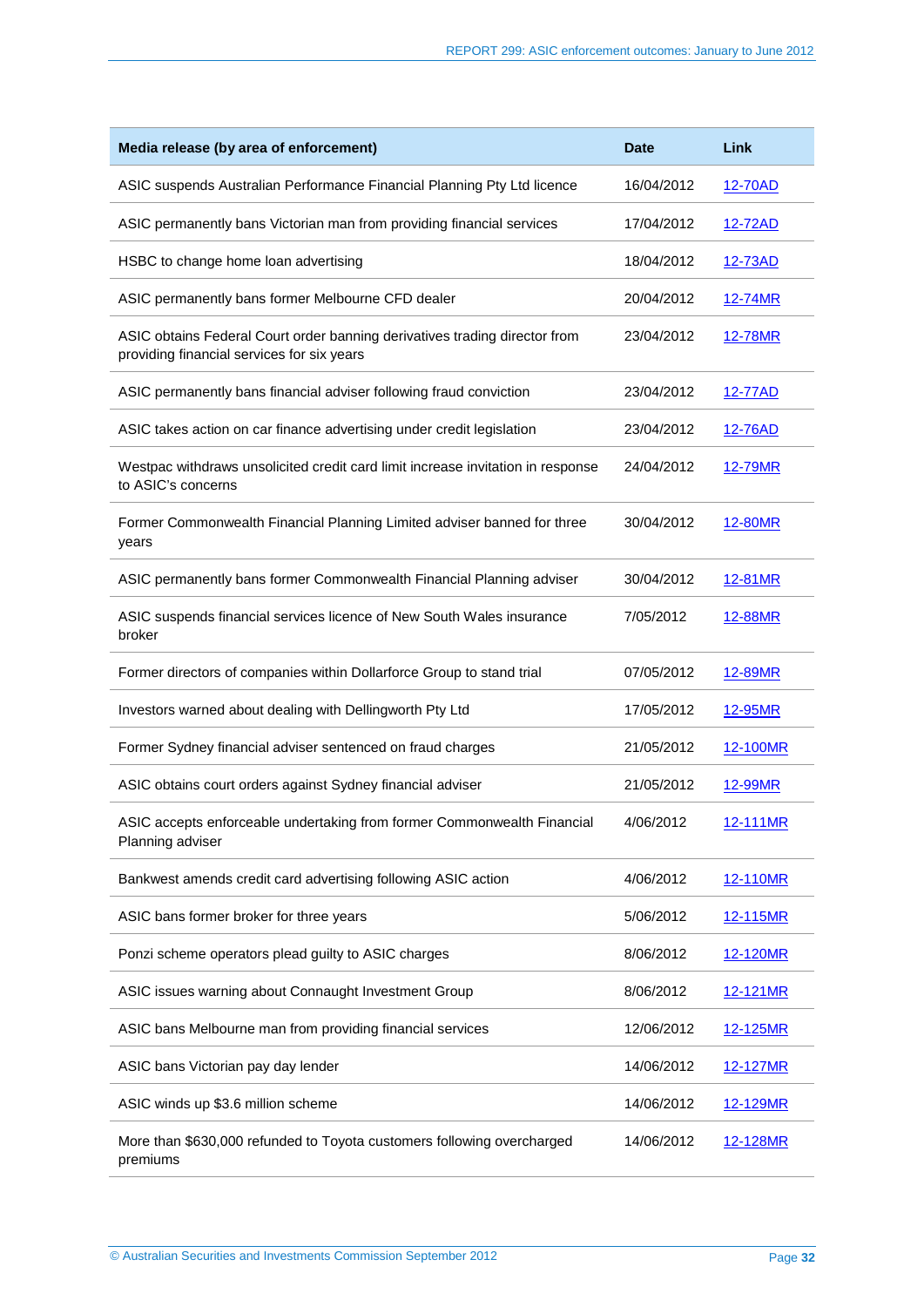| Media release (by area of enforcement)                                    | Date       | <b>Link</b> |
|---------------------------------------------------------------------------|------------|-------------|
| ASIC imposes licence conditions on insurance group                        | 19/06/2012 | 12-132MR    |
| ASIC takes action on RESI home loans advertising                          | 19/06/2012 | 12-133MR    |
| More than \$1 million to be refunded to BMW finance customers             | 20/06/2012 | 12-134MR    |
| Avant to change insurance policy advertising                              | 20/06/2012 | 12-135MR    |
| ASIC acts to stop cold calling scam and obtain compensation for investors | 25/06/2012 | 12-137MR    |
| ASIC takes action on car finance advertising                              | 25/06/2012 | 12-136MR    |
| ASIC acts to wind up Australia AFT Finance Market                         | 26/06/2012 | 12-138MR    |
| Former financial adviser pleads guilty to dishonest conduct               | 26/06/2012 | 12-141MR    |
| Former Director of SA insurance broker charged                            | 29/06/2012 | 12-147MR    |

Note 1: Where ASIC has issued more than one media release in relation to a matter, the most recent or relevant release is listed. Media releases may list outcomes in relation to multiple defendants.

Note 2: Not all outcomes will be announced in a media release, particularly 'Small business compliance and deterrence' outcomes.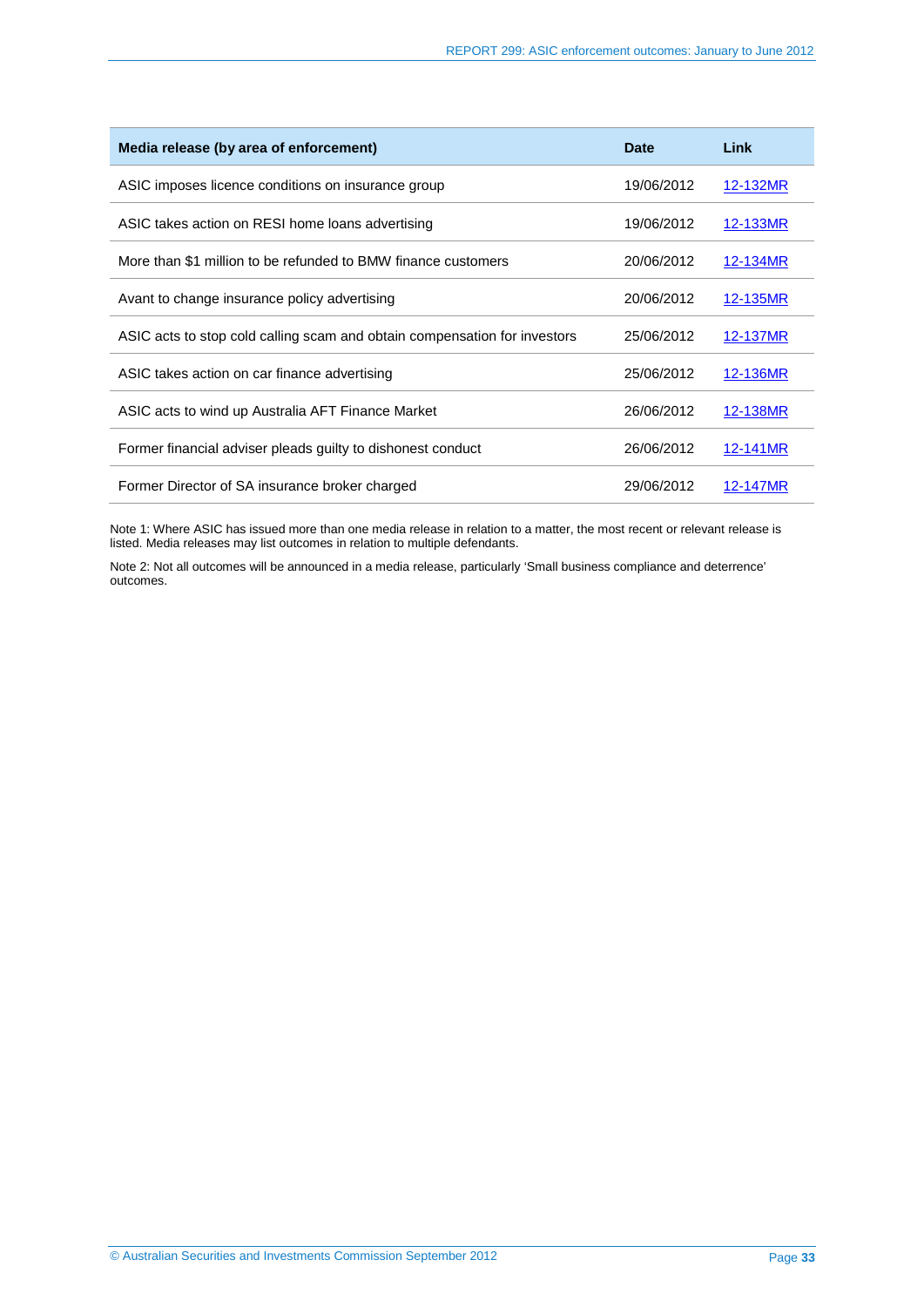# <span id="page-33-0"></span>**Key terms**

| Term                                       | <b>Meaning in this document</b>                                                                                                                                                                                                                                       |
|--------------------------------------------|-----------------------------------------------------------------------------------------------------------------------------------------------------------------------------------------------------------------------------------------------------------------------|
| AAT                                        | Administrative Appeals Tribunal                                                                                                                                                                                                                                       |
| AFS licence                                | An Australian financial services licence under s913B of the<br>Corporations Act that authorises a person who carries out<br>a financial services business to provide financial services.<br>Note: this is a definition contained in s761A of the<br>Corporations Act. |
| AFS licensee                               | A person who holds an Australian financial services<br>licence under s913B of the Corporations Act                                                                                                                                                                    |
|                                            | Note: This is a definition contained in s761A of the<br><b>Corporations Act</b>                                                                                                                                                                                       |
| ASIC Act                                   | Australian Securities and Investments Commission Act<br>2001                                                                                                                                                                                                          |
| <b>Corporations Act</b>                    | Corporations Act 2001, including regulations made for the<br>purpose of that Act                                                                                                                                                                                      |
| credit activity (or<br>credit activities)  | Has the meaning given in s6 of the National Credit Act                                                                                                                                                                                                                |
| credit licensee                            | A person who holds an Australian credit licence under s35<br>of the National Credit Act                                                                                                                                                                               |
| EDR                                        | External dispute resolution                                                                                                                                                                                                                                           |
| EDR scheme (or<br>scheme)                  | An external dispute resolution scheme approved by ASIC<br>under the Corporations Act (see s912A(2)(b) and<br>1017G(2)(b)) and/or the National Credit Act (see s11(1)(a))<br>in accordance with our requirements in RG 139                                             |
| enforcement outcome                        | Any formal action to secure compliance, about which ASIC<br>has made a public announcement.                                                                                                                                                                           |
| financial service                          | Has the meaning given in Div 4 of Pt 7.1 of the<br><b>Corporations Act</b>                                                                                                                                                                                            |
| INFO 151 (for<br>example)                  | An ASIC information sheet (in this example numbered<br>151)                                                                                                                                                                                                           |
| market integrity rules                     | Rules made by ASIC, under s798G of the Corporations<br>Act, for trading on domestic licensed markets                                                                                                                                                                  |
| <b>MDP</b> (Markets<br>Disciplinary Panel) | ASIC's Markets Disciplinary Panel, through which ASIC<br>exercises its power to issue infringement notices and to<br>accept enforceable undertakings in relation to breaches of<br>the market integrity rules                                                         |
| <b>National Credit Act</b>                 | <b>National Consumer Credit Protection Act 2009</b>                                                                                                                                                                                                                   |
| National Credit Code                       | National Credit Code at Sch 1 of the National Credit Act                                                                                                                                                                                                              |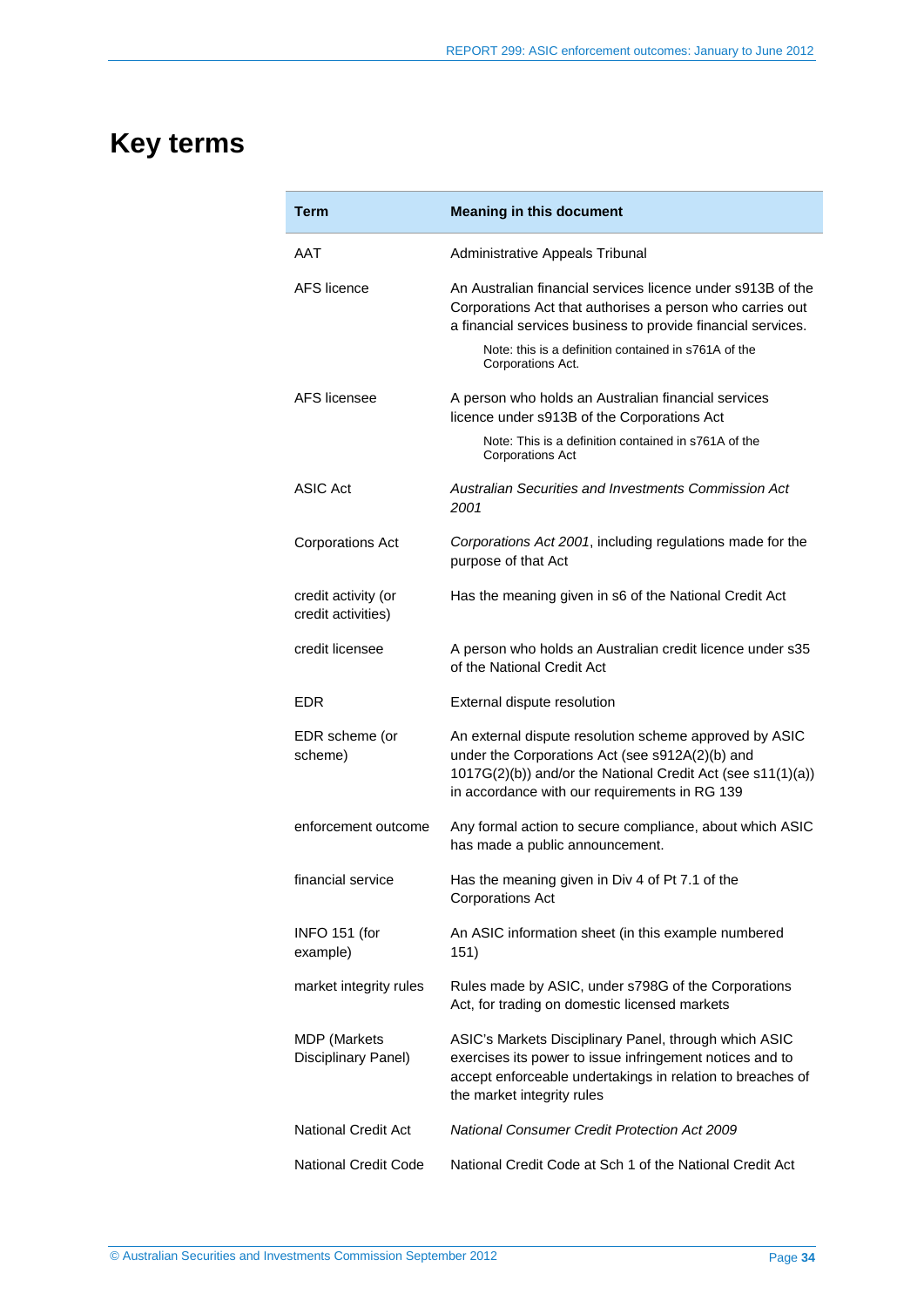| Term                            | <b>Meaning in this document</b>                                                                                                                              |
|---------------------------------|--------------------------------------------------------------------------------------------------------------------------------------------------------------|
| relevant period                 | 1 January to 30 June 2012                                                                                                                                    |
| <b>REP 281 (for</b><br>example) | An ASIC report (in this example numbered 281)                                                                                                                |
| RG 100 (for example)            | An ASIC regulatory guide (in this example numbered 100)                                                                                                      |
| s798G (for example)             | A section of the Corporations Act (in this example<br>numbered 798G), unless otherwise specified                                                             |
| SOA (Statement of<br>Advice)    | A document that must be given to a retail client for the<br>provision of personal advice under Subdivs C and D of Div<br>3 of Pt 7.7 of the Corporations Act |
|                                 | $N = 0$                                                                                                                                                      |

Note: See s761A for the exact definition.